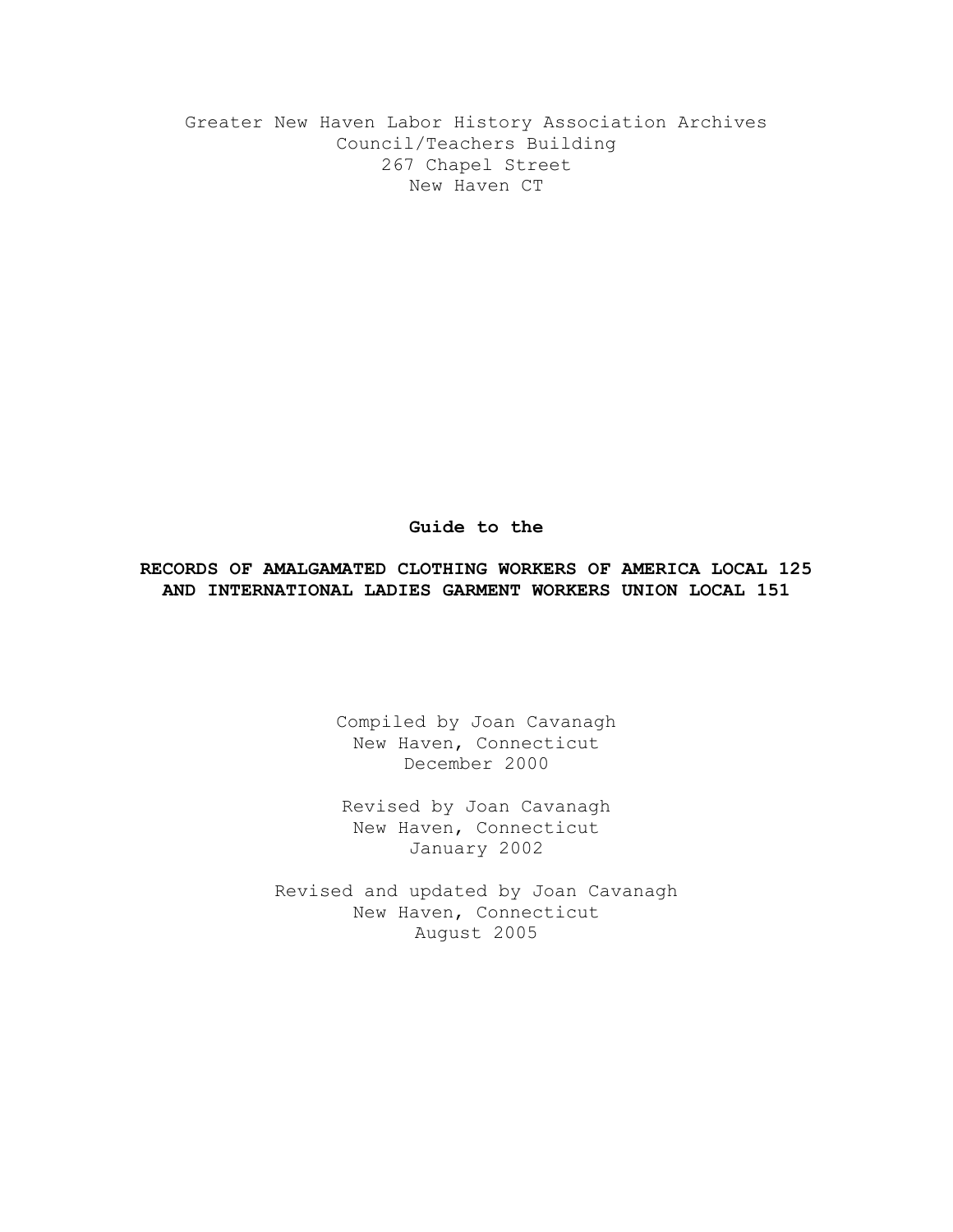# CONTENTS

| Overview of the Records |                          |
|-------------------------|--------------------------|
| Organizational History  | $\overline{\phantom{a}}$ |
| Finding Guide           |                          |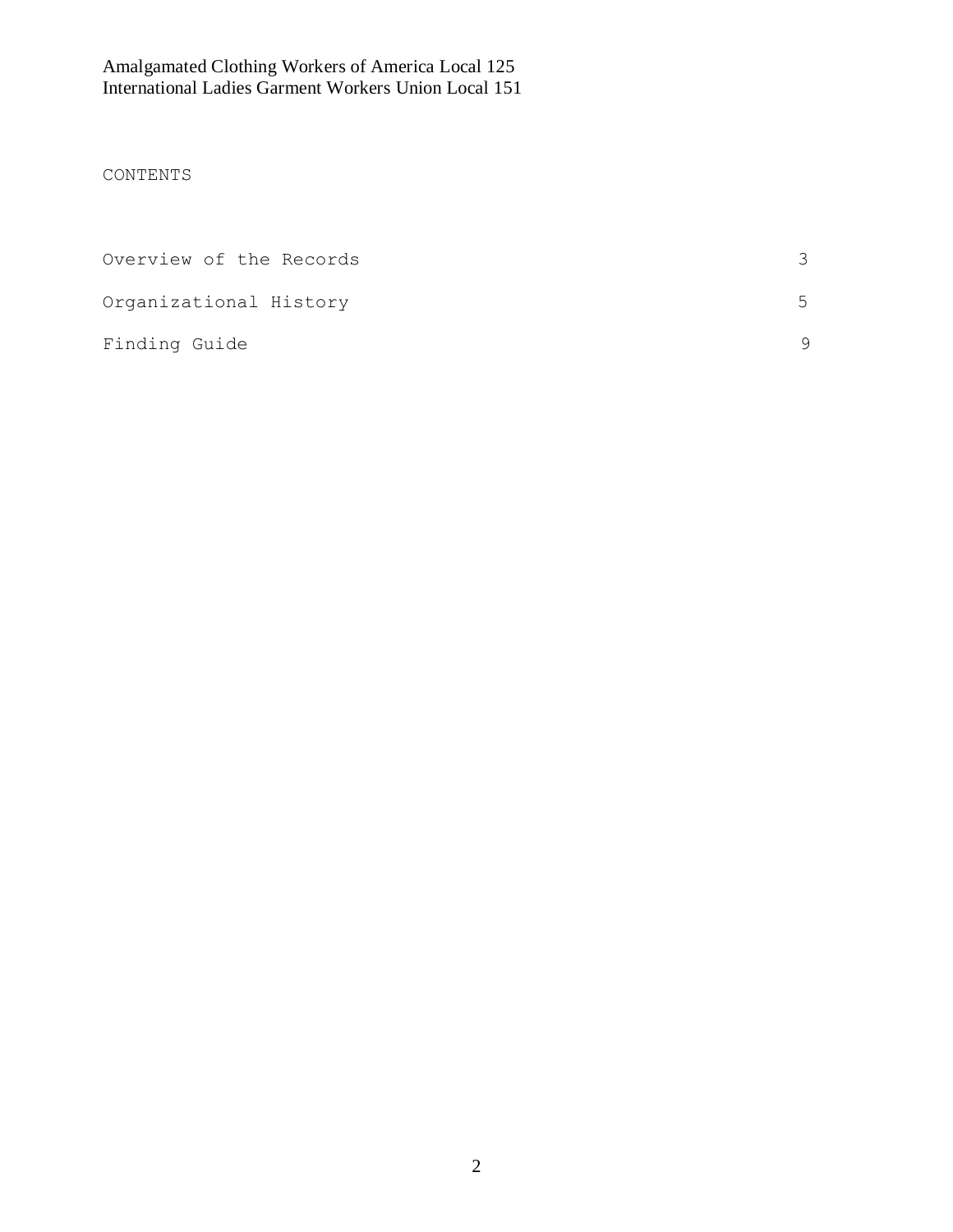### **Overview of the Records**

- CREATOR: Amalgamated Clothing Workers of America Local 125 International Ladies Garment Workers Union Local 151
- TITLE: Records of the Amalgamated Clothing Workers of America Local 125 and the International Ladies Garment Workers Union Local 151, 1901-1990

PHYSICAL 5.5 linear feet in four file drawers, with oversize DESCRIPTION materials and artifacts in hall storage closets, Central Labor Council office storage closet, and atop Labor History Association office filing cabinet

ARRANGEMENT: The records are arranged in six series, with one addition:

> I. Background Materials; II. Organizational Papers; II. Publicity and Flyers; IV. Newspaper Photographs; V. Personal Memorabilia; and VI. Oversize Materials and Artifacts

 A second collection of materials was donated by Local 125 Business Agent and Manager Nicholas Aiello between the fall of 2004 and the summer of 2005.

HISTORY: In 1932 and 1933, to combat sweat shop conditions in the clothing industry in New Haven, Ct., the Amalgamated Clothing Workers of America and the International Ladies Garment Workers Union cooperated in an organizing campaign which resulted in large scale unionization of the industry and improvements in wages, working conditions, and working hours for these workers. They formed two locals and continued to work together until the final demise of the industry in New Haven in the late 1980s and early 1990s.

SUMMARY: The records consist of background materials on the history of the unions; administrative records; personal memorabilia; correspondence; photographs; and organizational materials which document the political and social activities of the two locals from their inception until the decline of the garment industry in New Haven. There are also subject files which provide information on union organizing in general; minimum wage

3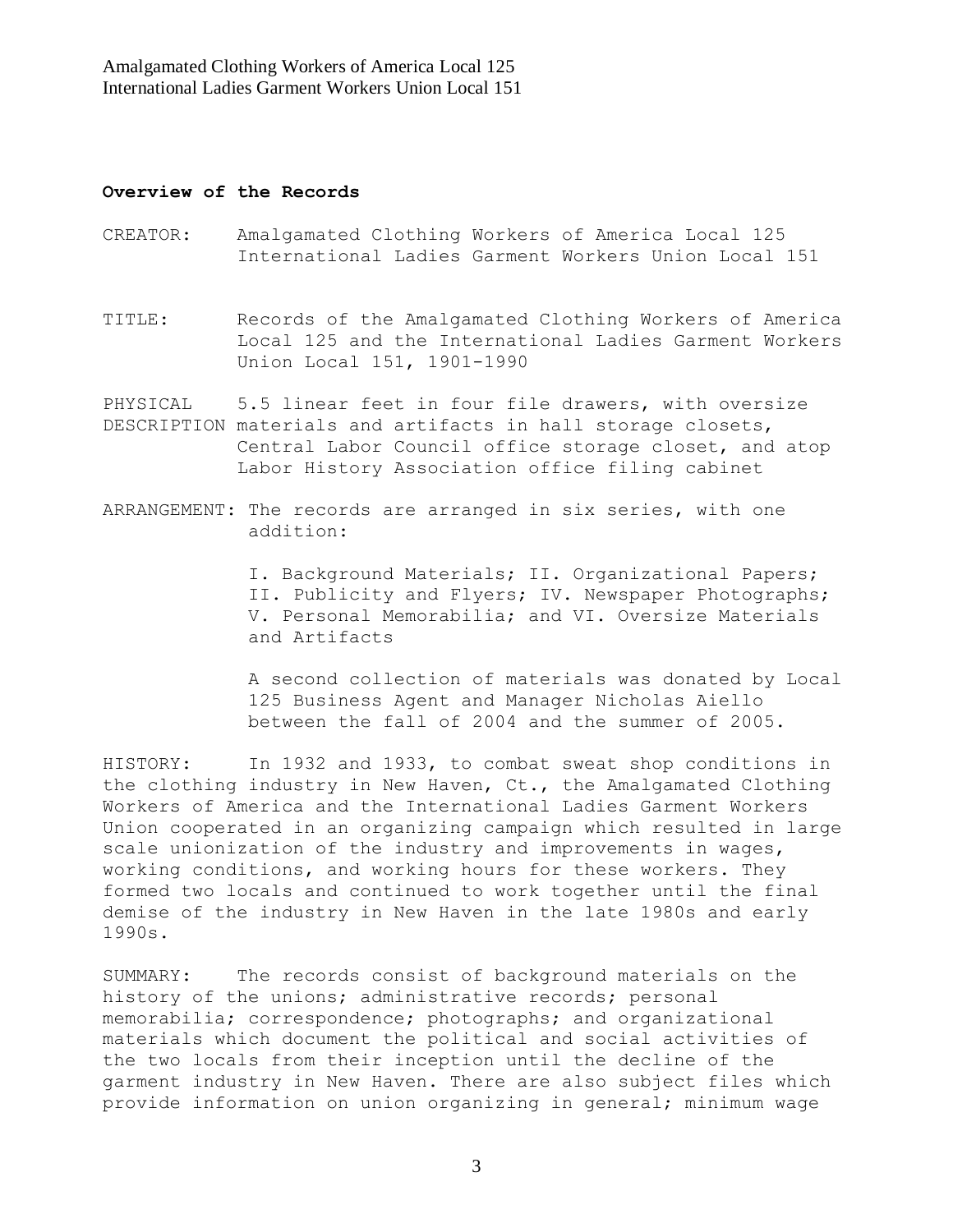and plant closing legislation; and other matters of concern to unions.

PROVENANCE: Gift of several individual members and officers of Locals 125 and 151, 1992-1999

FOR FURTHER INFORMATION:

 Greater New Haven Labor History Association United Labor Center 267 Chapel Street New Haven, CT 06513 <labor\_history@hotmail.com> 203-777-2756 extension 2 www.LaborHistory.org

ADDITIONAL RECORDS from ACTWU Local 125 were turned over to Special Collections and Archives at the W.E.B. DuBois Library at the University of Massachusetts, Amherst, by Nick Aiello in 1984 and 1985. For more information, call 415-545-2780, <http://asteria.fivecolleges.edu/findaids/umass/mu207.html>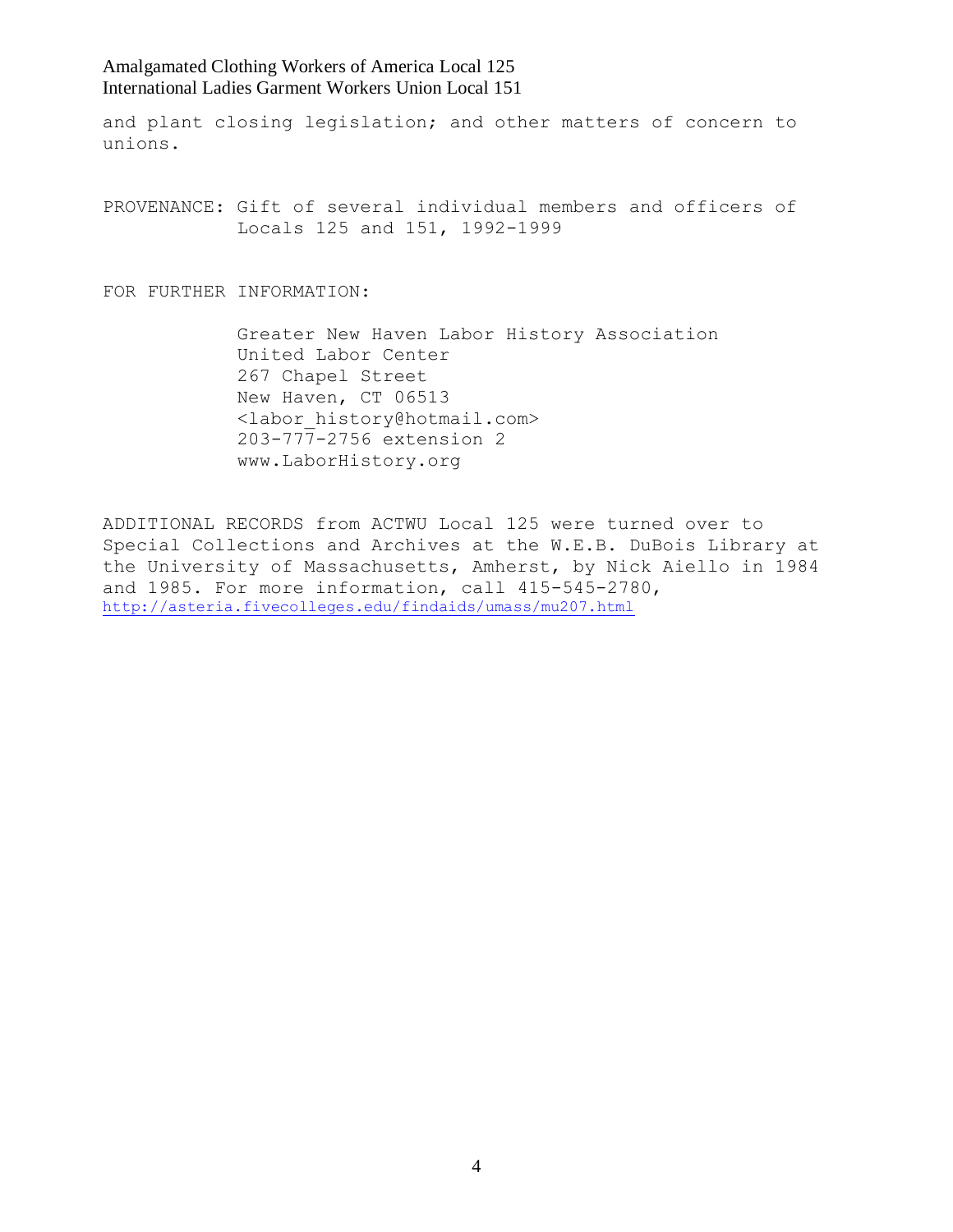### **ORGANIZATIONAL HISTORY**

In 1932 and 1933, to combat sweat shop conditions in the clothing industry in New Haven, CT., the Amalgamated Clothing Workers of America and the International Ladies Garment Workers Union cooperated in an organizing campaign which resulted in large scale unionization of the industry and improvements in wages, working conditions, and working hours. They formed two locals and continued to organize together until the final demise of the industry in New Haven in the 1980s and early 1990s.

New Haven has a long, often militant, labor history, dating back to the 19th century. Frank Annunziato reports in his 1990 script for an exhibit about local garment workers that in 1886 alone there were strikes at 29 New Haven businesses, "involving thousands of workers in the carriage, hardware, rubber, garment, construction, iron and wire production industries." In 1889, New Haven's unions put together an Illustrated History of the Trades Council of New Haven and Affiliated Unions, which noted the growth of the city, with its population now at 108,000, as a center of industry and trade. This growth had largely been made possible by the arrival of waves of Irish, Polish, Swedish and Italian immigrants, as well as African Americans from other parts of the United States. These workers had a keen interest in and dedication to the labor movement.

One industry that grew quickly and became of crucial importance to New Haven's economy for a time was the clothing industry. Its history dates back to 1840, when Bavarian Jews organized the first synagogue, Mishkan Israel, in New Haven. Two influential members of this community, Max Adler and Isaac Strouse, soon became leaders of New Haven"s corset industry. In 1860, Strouse bought out the McAlister and Smith Corset Manufacturing Business, and, with Adler, his employee, began to develop a home industry for corset production by selling newly minted Singer sewing machines door to door to Yankee, Irish, and German women. In 1866, Strouse established the first corset factory in the United States, a precursor to Strouse, Adler on Oak Street in New Haven. By 1890, there were nine corset firms operating in New Haven, making the city the largest manufacturer of corsets in the United States.

However, New York City remained the center of the clothing industry until the 1920s, when firms began relocating to nearby cities in New Jersey and Connecticut. They were seeking a cheaper, non-unionized labor market in the wake of successful organizing undertaken by the Amalgamated Clothing Workers of America and the International Ladies Garment Workers Union throughout the entire New York garment industry by the beginning

5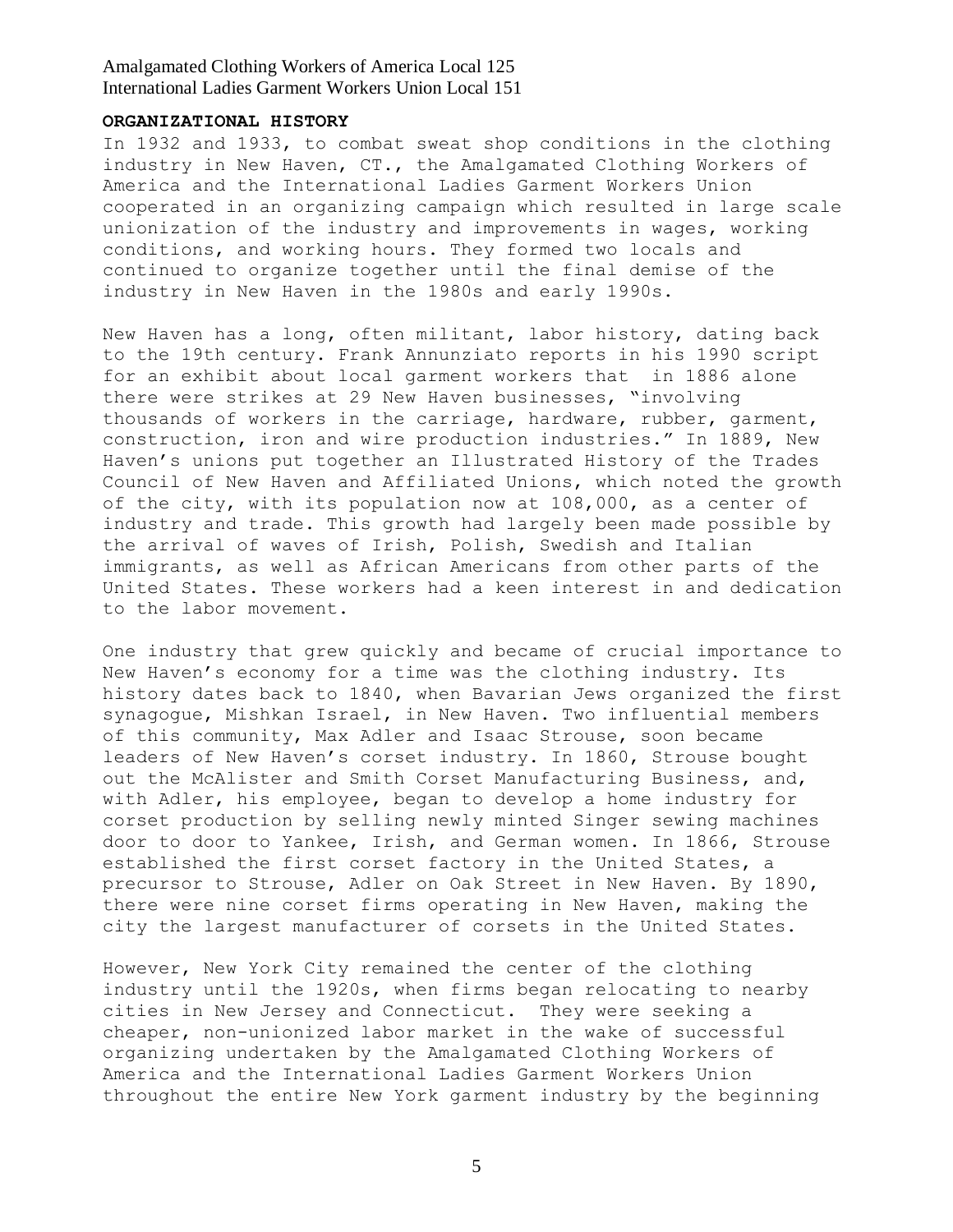of the decade. New Haven offered cheap factory space, geographic proximity to the City, a large population of Italian and Italian American women, a largely un-organized work force, and ean economy facing recession due to layoffs in the weapons and hardware industries. In "Shirts and Dresses: Made in New Haven," Frank Annunziato notes that "throughout the city, conditions forced women and children to find work in order to provide income for the economic survival of households."

Dress shops tended to be small, often employing less than 50 workers, while shirt manufacturers were large. In both, wages were low, hours were long (often fifteen hours days, six days a week and half days on Sundays), and working conditions were substandard, with dirty and unsanitary work areas, poor heating, lighting, and ventilation, and abusive supervisors. Female garment workers experienced sexual harassment and long periods of seasonal unemployment.

Early in the 1930s, prior to the industrial union victories of the Congress of Industrial Organizations later in the decade, New Haven's shirt and dress makers revolted against these conditions, and, writes Annunziato, "the result created what would become two of the city's, and Connecticut's, most important unions for more than fifty years, the Shirtmakers Union, Local 125 of the Amalgamated Clothing Workers of America (ACWA), and, in the dress industry, Local 151 of the International Ladies Garment Workers Union (ILGWU)."

In the fall of 1932, ACWA manager Aldo Cursi came to Connecticut to organize workers in the state. The Amalgamated successfully gained members and negotiated with the Shirt Contractors" Association, an organization of employers who made shirts on contract for manufacturers. Under this system, the contractors had to bid against each other, which reduced profits as well as wages. These negotiations resulted in many union agreements, including contracts with the Par-Ex Shirt Company, the D & I Shirt Company, the Ideal Shirt Company, and the Creighton Shirt Company, all of New Haven.

At the same time, the ILGWU sent an organizer from New York, Bernard Schub, to head up the organizing campaign among the dressmakers. The two unions began a pattern of cooperation that persisted throughout their history in New Haven. They shared office space, and occasionally even exchanged organizers.

In April of 1933, the Amalgamated called for a general, nationwide strike of the non-union shirt industry. Annunziato writes

6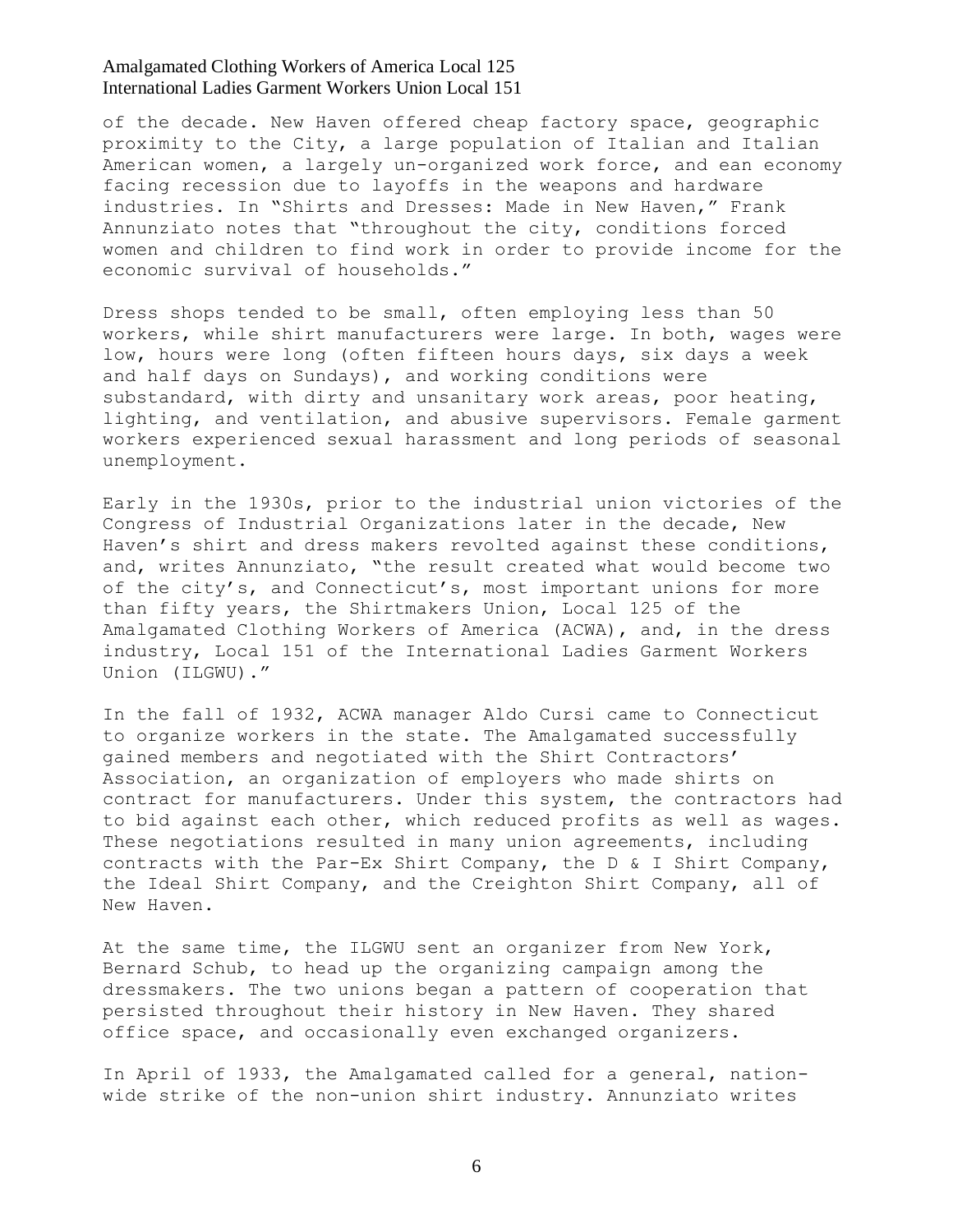that "by Monday, April 24, most of the contracting shops in Connecticut were closed." By May 3<sup>rd</sup>, Lesnow's of New Haven signed its first ever union contract with ACWA representatives Sidney Hillman and Jacob Potofsky." And "within the span of six weeks, all of the New Haven shirt shops joined the union ranks."

In August, ILGWU called for a general strike. The result in New Haven was that there were strikes in all of the city"s dress shops, and that, after two weeks of rallies, pickets, and a shut down of the industry throughout the entire city , the ILGWU was recognized by all of the city's dress manufacturers and contractors.

In both cases, the strikers involved were mostly Italian-, Polishand African-American women, who became the core membership of the two new local unions born of these victories, Amalgamated Local 125 of the Shirtmakers Union and ILGWU Local 151. Annunziato writes that "wages were increased by an average of 10%," and "within a year, the National Industrial Relations Act, for which both unions lobbied extensively, resulted in a garment industry code that reduced the hours of work to thirty-five per week in the dress industry and forty for the shirt workers."

The two locals became centers of social and political activities for their members, involving them in the decision-making process and in union cultural activities. Material gains were made in the lives and working conditions of clothing workers in New Haven. The locals" affiliation with two powerful national unions was a major source of strength, as the Amalgamated and ILGWU negotiated national agreements for their members on issues such as health and pension coverage, grievance procedures, and decision-making regarding job responsibilities.

Annunziato writes that, by 1960, "every shirt and dress shop" in New Haven joined either Local 125 or 151—- making them two of the largest local unions in Connecticut." But the garment industry in New Haven declined rapidly, and today no longer exists. The following is Frank Annunziato's poignant conclusion to his article, "Shirts and Dresses: Made in New Haven:

"In 1959, eighty-two apparel manufacturing shops existed in New Haven, of which thirty-seven produced either shirts or dresses. Thirty years later, in 1989, the last shirt shop closed; and in 1991, the last dress factory shut down. Just as the garment industry came to New Haven as runaway shops from New York during the 1920s, the industry sought other low wage and non-union areas to increase profitability. Throughout the 1970s and 1980s, shirt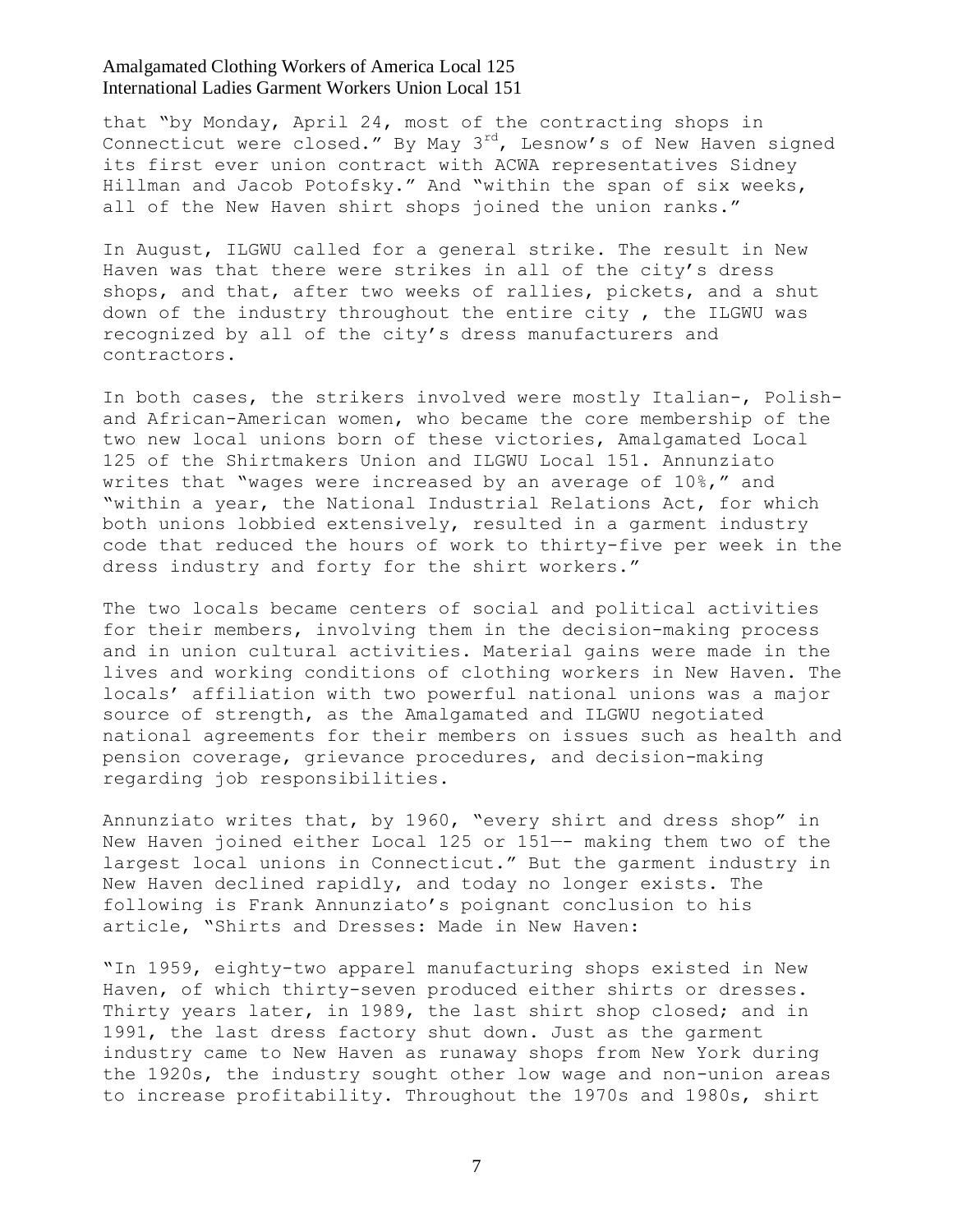and dress employers, confronted with competition from foreign-made garments, "ran away" from New Haven to set up production in the non-union Southern states. Later, much of the American garment workers left the United States altogether and built shops in Asia and the Pacific rim, where workers were paid less than a fifth of the wages and fringe benefits won over the years by the Amalgamated and the ILGWU.

"Very little remains of New Haven"s shirt and dress industry past, except for the memories of the workers who earned their living making our clothes."

The Amalgamated Clothing Workers of America and the International Ladies Garment Workers Union officially combined to form Union of Needletrades, Industrial, and Textile Employees (UNITE), in 1995. In 2004, UNITE merged with HERE (Hotel and Restaurant Employees Union) to form UNITE HERE!

Sources for the Organizational History

Frank Annunziato, "Shirts and Dresses: Made in New Haven," Labor Heritage (Winter 1992): 21-33.

Frank Annunziato, "Chronology: Highlights in New Haven Labor and Industrial History," Labor Almanac: New Haven's Unions in the 1990s (1995): 44-52.

David Montgomery, "160 Years of Labor"s Struggles for a Better New Haven," Labor Almanac: New Haven's Unions in the 1990s (1995): 17-18.

ACWA, The Shirt and Clothing Workers of Connecticut, 1933-1943 (ACWA Local 125 Tenth Anniversary pamphlet, 1943): 8-9.

ILGWU, News: History 1900-1950 (Golden Jubilee Convention pamphlet, May 1950): 1.

Interviews with Nicholas Aiello, January 3, 2002, January 4, 2005, August 16, 2005.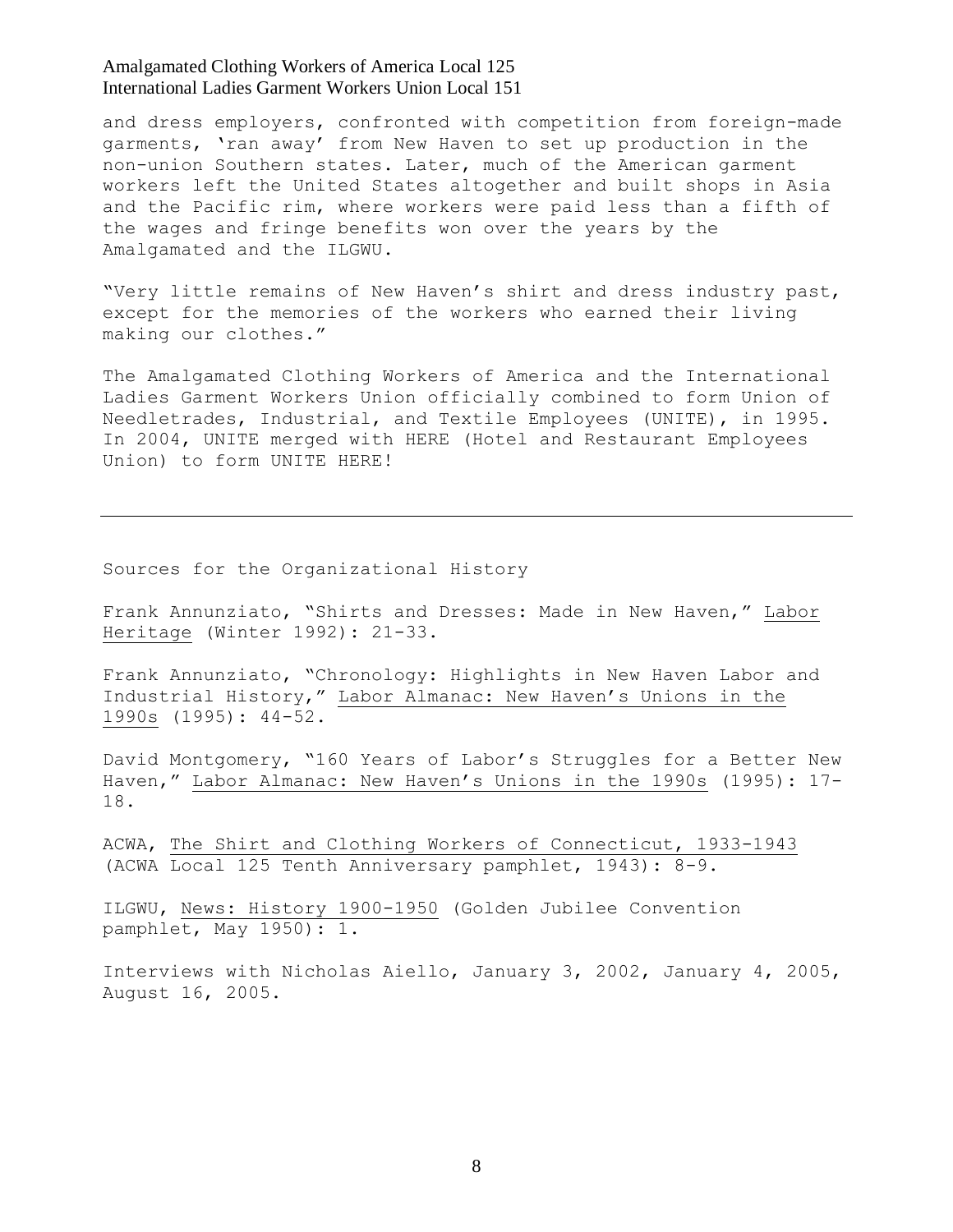## **RECORDS OF THE AMALGAMATED CLOTHING WORKERS OF AMERICA (LOCAL 125) AND THE INTERNATIONAL LADIES' GARMENT WORKERS UNION (LOCAL 151)**

DRAWER ONE

Series I. Background Materials

The Background Materials series is composed of items in several media which provide historical context and overview of the work of the two locals in New Haven. Arranged topically, from the general to the more specific, they include various papers, published and unpublished, of shirt and clothing workers in New Haven and in Connecticut; reports on wages and earnings in the clothing industry in the 1930s; transcripts of several taped interviews and conversations with former members and/or officers of both locals; and the taped interviews themselves.

#### Articles

| Folder 1 |                | "LABOR'S HERITAGE., Winter 1992 Quarterly of<br>the George Meany Archives<br>(contains article by Frank Annunziato,<br>"Made in New Haven")                                                                                                                                             |
|----------|----------------|-----------------------------------------------------------------------------------------------------------------------------------------------------------------------------------------------------------------------------------------------------------------------------------------|
|          | $\overline{2}$ | "Shirts and Dresses-- Made in New Haven,"<br>Proposed Script for Garment Worker's Exhibit,<br>1990                                                                                                                                                                                      |
|          | 3              | "The Inheritance"-- booklet adapted from the<br>50th Anniversary Film about the ACWA                                                                                                                                                                                                    |
|          | 4              | "Bread and Roses: The Story of the Rise of<br>the Shirtworkers-- Two Eventful Years, 1933-<br>1934." (Xerox from Amalgamated Clothing Workers<br>General Office)                                                                                                                        |
|          | 5              | "The Corset Industry and its Employees," paper<br>by Frank Annunziato, presented April 2, 1993                                                                                                                                                                                          |
|          | 6              | Several background articles on the Labor History<br>Archives Project, particularly as related to these<br>two unions:<br>Paul Bass, "Hidden History: New Haven Finds a New<br>Past, "Progressive, 28 July 1990 (xerox, 2 copies)<br>Paul Bass, "Sew Many Memories," New Haven Advocate, |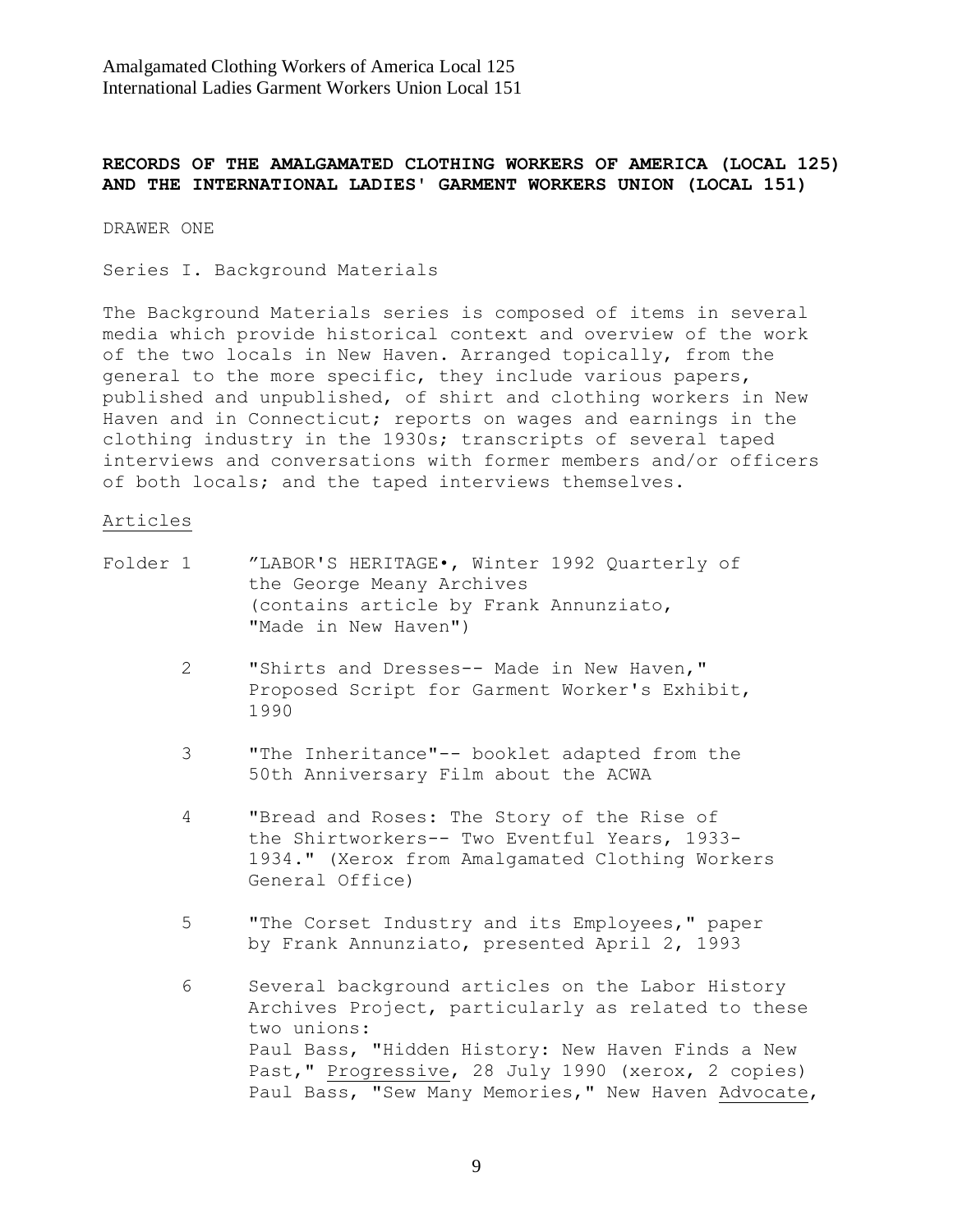> February 12, 1990 Clippings from New Haven Register, November 21, 1988 and Labor Unity, April 1989 and May-June, 1992

- 7 List of audio or video interviews completed as of May 31, 1990, by Greater New Haven Labor History Association
- 8 Interview with ILGWU member Beatrice Bonifacio in Justice (article) March 1990

### Oral History: Transcripts

- 9 Transcript of taped interview with Josephine Langello April 2 1990
- 10 Partial transcript of taped interview with Amelia Spose, November 20, 1988(?)
- 11 Transcript of taped interview with Julia Melillo, conducted by Debbie Elkin, June 30, 1989
- 12 Summaries of taped interviews conducted with Bernard Schub (ILGWU manager) and Harry Ship (Journeyman Tailors), n.d.
- 13 Summary of Interview with Aldo Cursi of ACTWU (other summaries of interviews attached, unrelated to ACTWU or ILGWU), n.d.
- 14 Partial Log of Discussion with St. Andrews Ladies Society, June 28, 1988
- 15 Untitled notes of conversations with ACTWU/ILGWU members, n.d.

#### Papers and Speeches

- 16 Helen Jones-- Speech on Strouse Adler Company, March 1987
- 17 Mary Bishop-- Essay re: President of the Ideal Shirt Company, July 13, 1938
- 18 Jennifer Noll paper on "Italian-American Women in the New Haven Garment Industry," 1994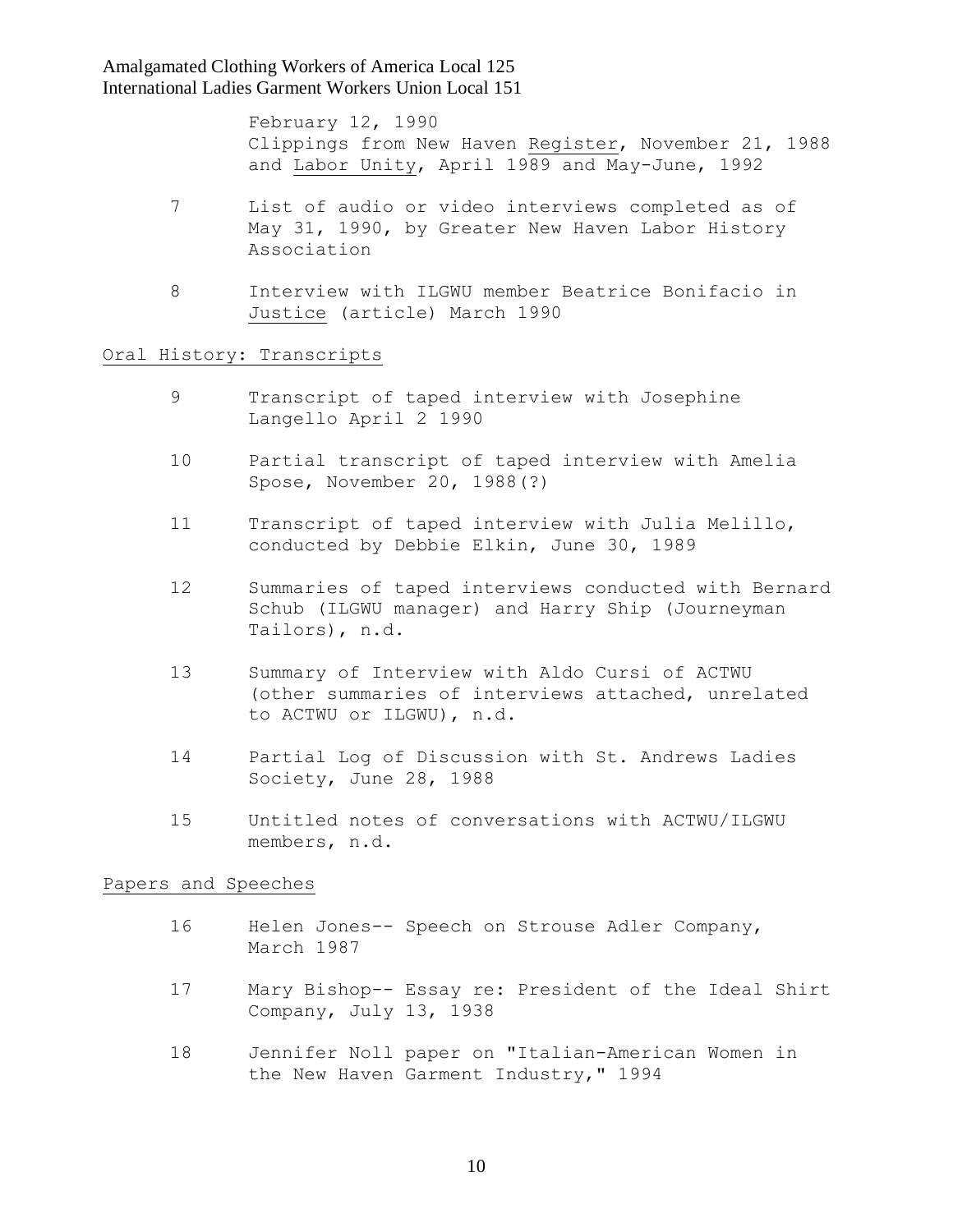## Miscellaneous

- 19 Finding Aid/Inventory of ACWA Local 125 Collection at University of Massachusetts Archives
- 20 Selected Bibliography of the Amalgamated Clothing and Textile Workers Union, June 1987
- 21 Computer printouts of notes on Elias Howe, development of the sewing machine, and founding of ILGWU, n.d.
- 22 The Shirt and Clothing Workers of Connecticut 1933-- 1943: tenth anniversary pamphlet donated by Emily Proto, 1943
- 23 Proceedings of the Joint Session American Historical Association/American Jewish Historical Society Labor Historians, December 28, 1961
- 24 Women in the American Labor Force, ACTWU 1981
- 25 The Employment of Women in the Sewing Trades of Connecticut: A Preliminary Report by the U.S. Department of Labor Women's Bureau, 1932
- 26 State of Connecticut Department of Labor Report of the Industrial Investigator to the Commission of Labor Relating to Hours and Earnings of Women and Minors in the Dress Industry in the State of Connecticut, September 1933
- 27 Hours and Earnings in the Women's Dress Industry 1933 and 1934, Connecticut State Department of Labor Minimum Wage Division, 1935
- 28 Hours and Earnings in the Men's Pants Industry in Connecticut, Connecticut State Department of Labor Minimum Wage Division, 1937
- 29 The Literature of Connecticut History," Connecticut Scholar, 1983
- 30 ILGWU News-History 1900-1950, newsletter of the ILGWU Golden Jubilee Convention, 1950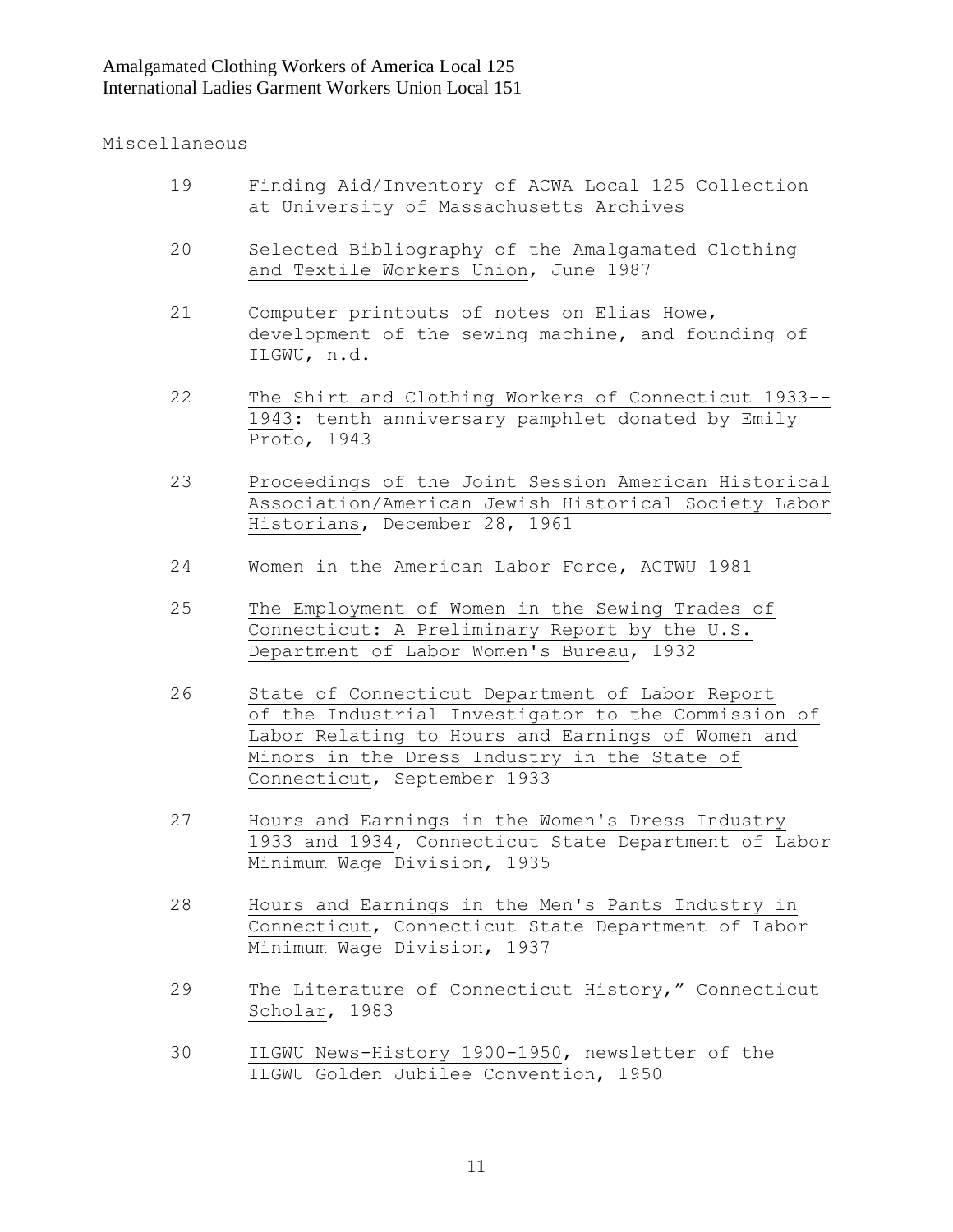- 31 Amalgamated Clothing Workers of America, Local No. 125 Dues Payment Record (lists open and closing dates of plants to 1983)
- 32 UNITE newsletter, Spring 2000 (contains an article about women in UNITE's "predecessor unions, ILGWU and ACWA.")

Tapes of Interviews

 Nick Aiello Jenny Alfano Elizabeth Alberino Salvatore Barbara Mabel Batts Teresa Bonifacio Amelia Buonacore Alphonse Carrano Fred Cavallaro Lena Ciaburro Theresa DeProfio Lucy Faiella Jean Ferruci Edward Freeman Jill Piscitelli Iannone Jenny Iglio Anna Innamorato Hannah Jackson Josephine Langella Theresa Massaro Sue Mayo Margaret Palo Josephine Palumbo Frank Passarello Angelina Pilon Emily Proto Mary Rubino Julia Russo Antonetta St. John Anna Scafati Amelia Spose Sadie Surado Antonetta Vecchio"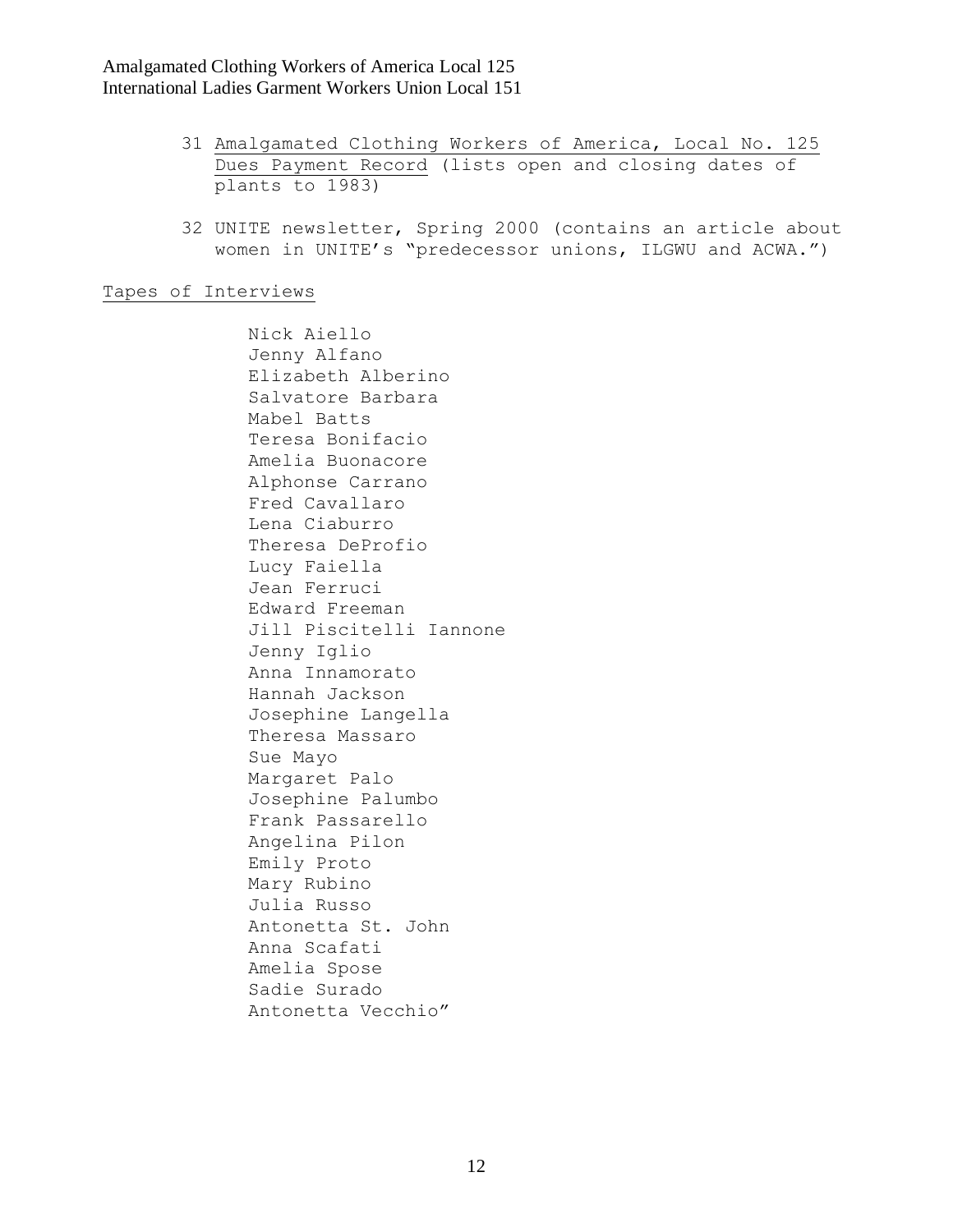### Videotapes

 Interviews with Jennie Alfano and Millie Spose (1) Garment Workers" Reunion

#### DRAWER TWO

### **Series II. Organizational Papers**

This series consists of the "working papers" of the unions. These are records that were kept for internal information and reference. They include constitutions; copies of contract agreements between ACWA Local 125 and various local clothing manufacturers between 1960 and 1989; correspondence of both unions, both internal and external, between 1914 and 1994; minutes and proceedings of meetings and conventions, 1901, 1933, 1936, and 1964; three folders of letters and materials dealing with lobbying activities and legislative efforts, especially concerning minimum wage legislation (1931©1933) and imports (1985), as well as miscellaneous letters to legislators and responses; documents containing information on local industry; and informational pamphlets for union activists and organizers.

### Constitutions

|  | International Ladies' Garment Workers' Union, 1918   |
|--|------------------------------------------------------|
|  | ACTWU, 1960                                          |
|  | ACTWU, 1984                                          |
|  | Constitution and By-Laws of the Journeyman Tailors   |
|  | Union, Local 115, Amalgamated Clothing Workers of    |
|  | America-AFL-CIO-- September 1960                     |
|  | Constitution of the Connecticut State AFL-CIO,       |
|  | as amended September, 1983                           |
|  | Constitution and By-Laws of ACTWU Local 125, 1980    |
|  | Constitution and By-Laws of Local 125, n.d.          |
|  | Constitution and By-Laws of the Amalgamated Clothing |
|  | Workers of America, n.d.                             |
|  |                                                      |

### Contract Agreements, Negotiations, and Related Correspondence

- 2 Raymond's Men Shop- ACTWU 1972-1992
- 3 Campus Corner- ACTWU 1962-1992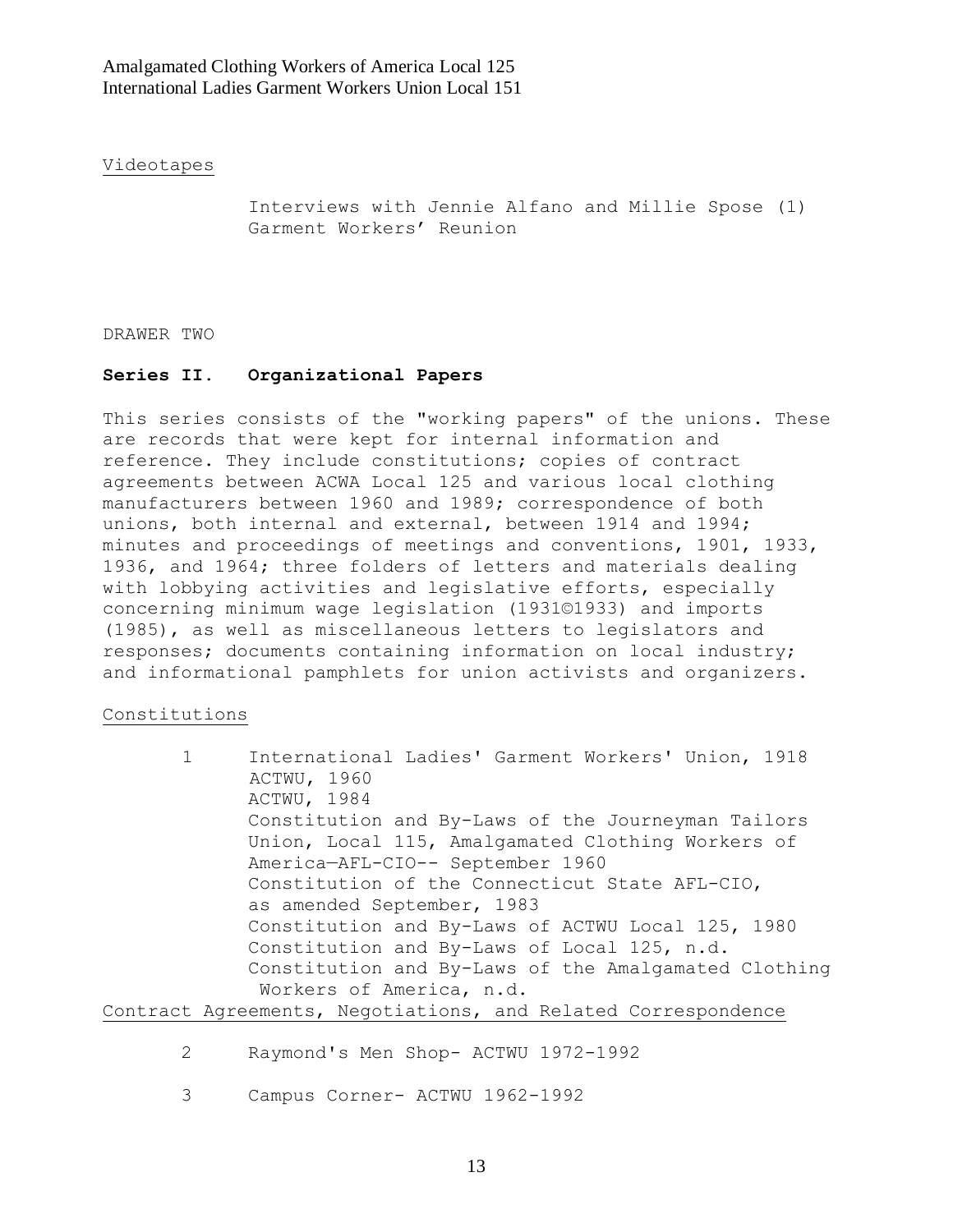- 4 Par-Ex/Sero- ACTWU 1953-1986
- 5 Greenblatt's- ACTWU 1962-1983
- 6 Breen's-ACTWU 1965-1989
- 7 D & I/Danfra/DeHaven (Panettierri)-ACTWU 1958-1976
- 8 Merchant Tailors' Society- ACTWU 1965-1977
- 9 Richard Martin- ACTWU 1975-1977
- 10 Fairfield Dept. Store- ACTWU 1974-1989
- 11 Enson's- ACTWU 1985-1992
- 12 Backer Clothes- ACTWU 1986-1989
- 13 Mack Miller- ACTWU 1986-1989
- 14 Stackpole Moore Tryon- ACTWU 1989-1992
- 15 Anderson-Little©-ACTWU 1983-1989
- 16 Misc. Contracts- ACTWU 1959-1989
- 17 (2) ACTWU Benefits Statements 1976-1977
- 18 (3) Agreements Between ILGWU and New York Companies, 1913
- 19 ACTWU documents and correspondence re: wages, health and safety, 1979-1992 Notes to employees concerning benefits 1987, 1989

### Correspondence

- 20 Internal Correspondence 1914-1936
- 21 Internal Correspondence 1937
- 22 Internal Correspondence 1938-1949; n.d.
- 23 Miscellaneous External Correspondence, 1976-1994

### Minutes of Meetings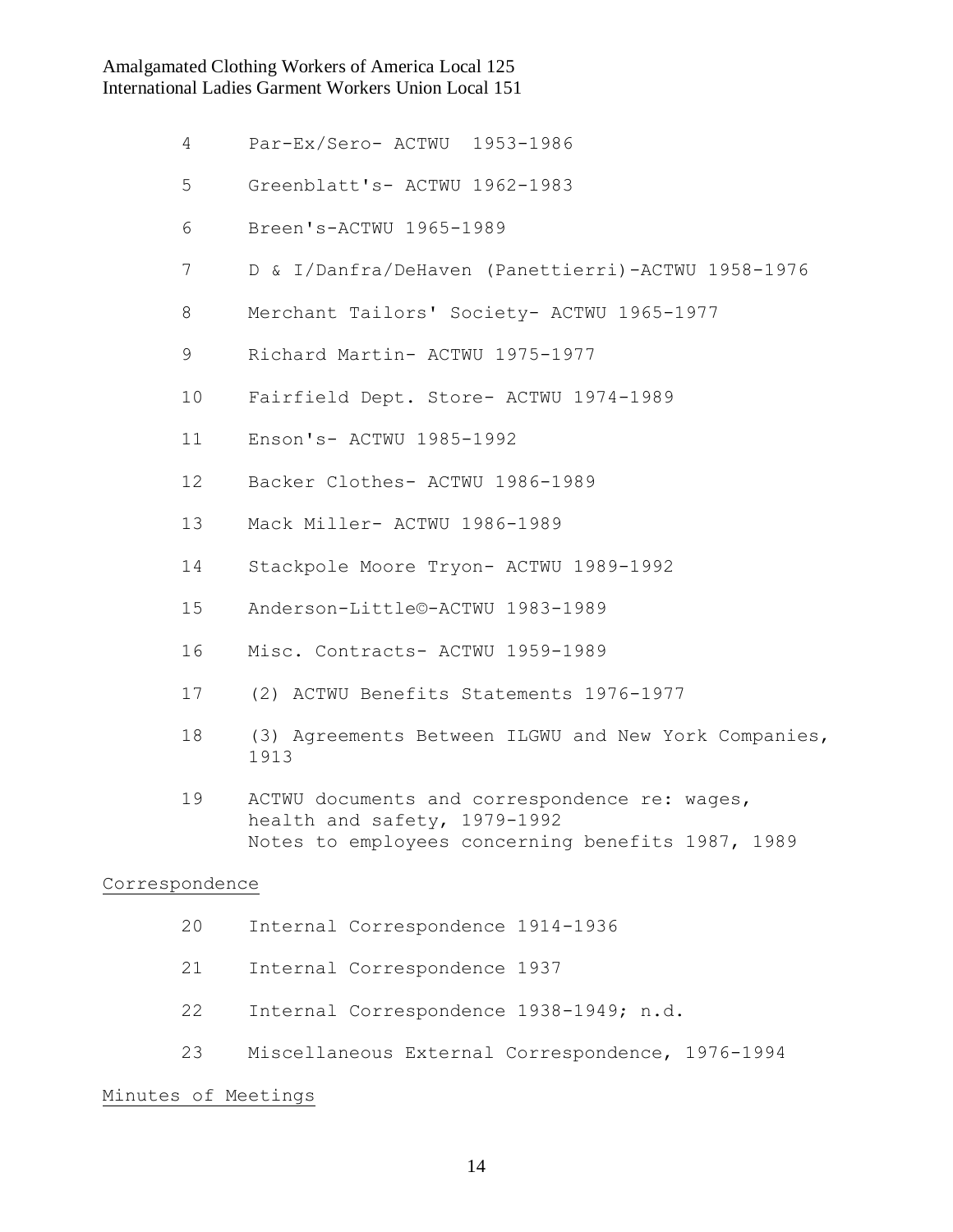- 24 Minutes of First Meeting of ACTWU Local 125, May 19, 1933
- 25 Minutes of Meeting of Local 125 Shop Delegate Council, October 9, 1936

### Conventions

- 26A ACWA 50th Anniversary Convention Resolutions, May 9- 15, 1964
- 26B Second Annual Convention ILGWU, 1901

### Legislative Work-- State and Federal

- 27 Materials concerning minimum wage legislation 1931- 1933
- 28 Bill #1539 regarding imports-- statements of purpose; press release; colleague letters, 1985
- 29 Letters to Congress and responses re: various pieces of legislation, 1979-1989

#### Membership/Employment Lists

 30 Employee lists; membership lists and notes about members; miscellaneous notes, mostly n.d."

### Information about Various Industries in New Haven

- 31 Miscellaneous information on Industry and Unions in New Haven, 1887-1937; 1961
- 32A Lists of prices by operation at Par-Ex Shirts in New Haven, 1970-1975
- 32B Lists of prices by operation at Par-Ex Shirts in New Haven, 1976-1980

## Support Documents and Information for Union Members/Organizers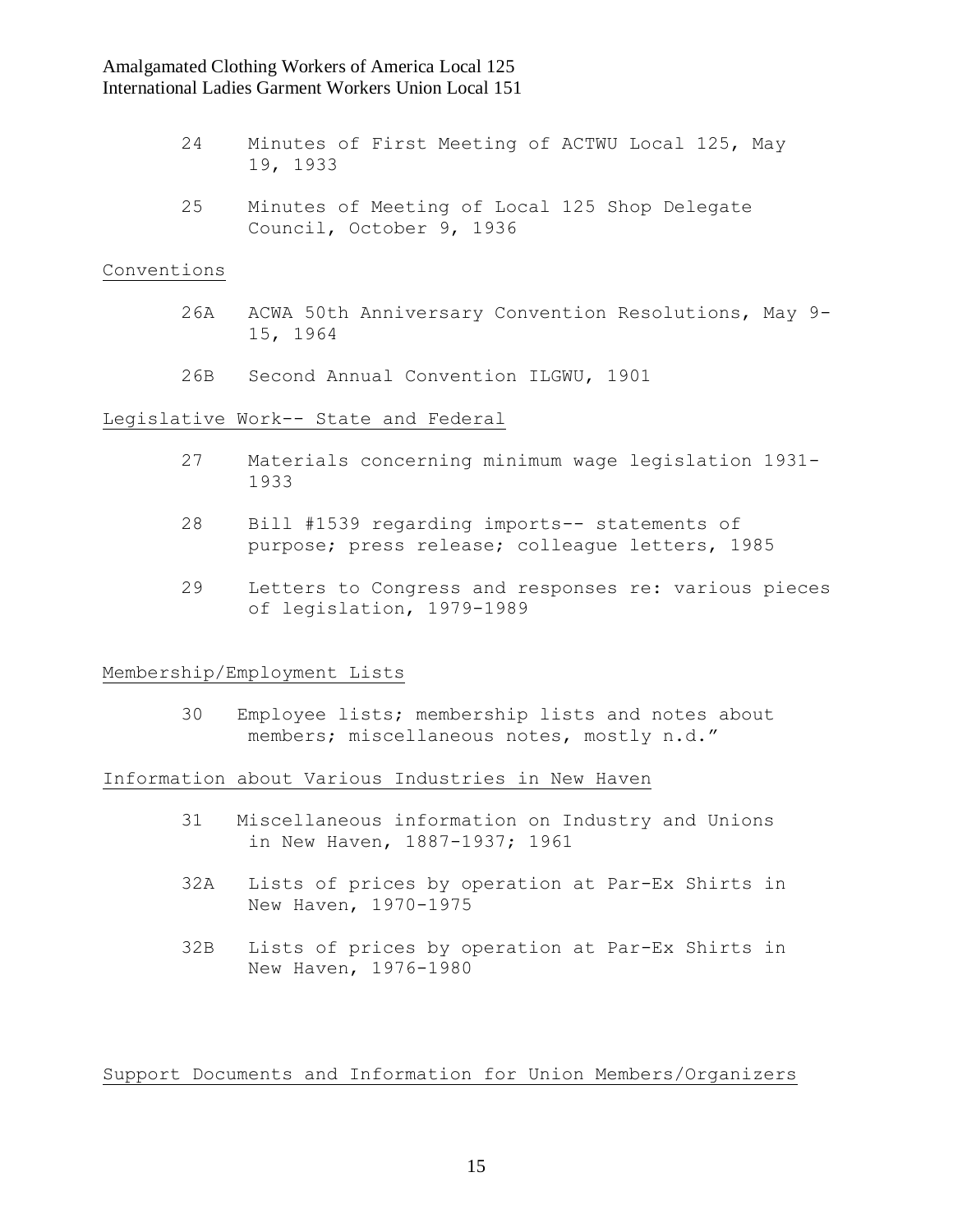- 33 Information on campaign finance law, 1985, n.d.
- 34 Setting Piece Rates: A Training Manual for Union Organizers, prepared for the New England Regional Joint Board of the Amalgamated Clothing and Textile Workers Union, by Beverly R. Cull and Loretta Verplaetse, 1983
- 35 The Inside Game: Winning With Workplace Strategies, prepared by the Industrial Department of the AFL- CIO, 1986
- 36 "The Reality of World Trade in Textiles and Apparel," paper by Adam Wolff, c. 1987

### Miscellaneous

- 37 Plan for demonstration on plant closings in New Haven, n.d.
	- 38 Miscellaneous ACTWU contracts 1959-1977
	- 39 Agreement Protocol between Manufacturers and ILGWU Locals, September 2, 1910
	- 40 Supplemental and Extension Agreement Prototypes, 1975, 1976, 1979-- ACTWU

### **Series III. Publicity and Flyers**

This series consists of materials which were sent out, posted, or otherwise made available to union members and the public about meetings, demonstrations, campaigns, or union activity in general. It is organized chronologically (in so far as possible, as a lot of material is not dated) and includes: notices of membership meetings, dinners, picnics (1919-1935, 1979, and n.d.); miscellaneous "action alert" leaflets (most undated); miscellaneous pamphlets discussing the benefits of union membership (mostly undated); and organizational materials relating to the J.P. Stephens boycott, c. 1979

- 1 Notice of Meeting: Corset Workers Union, 1919
- 2 Notices of ACTWU picnics and dinners 1934-1935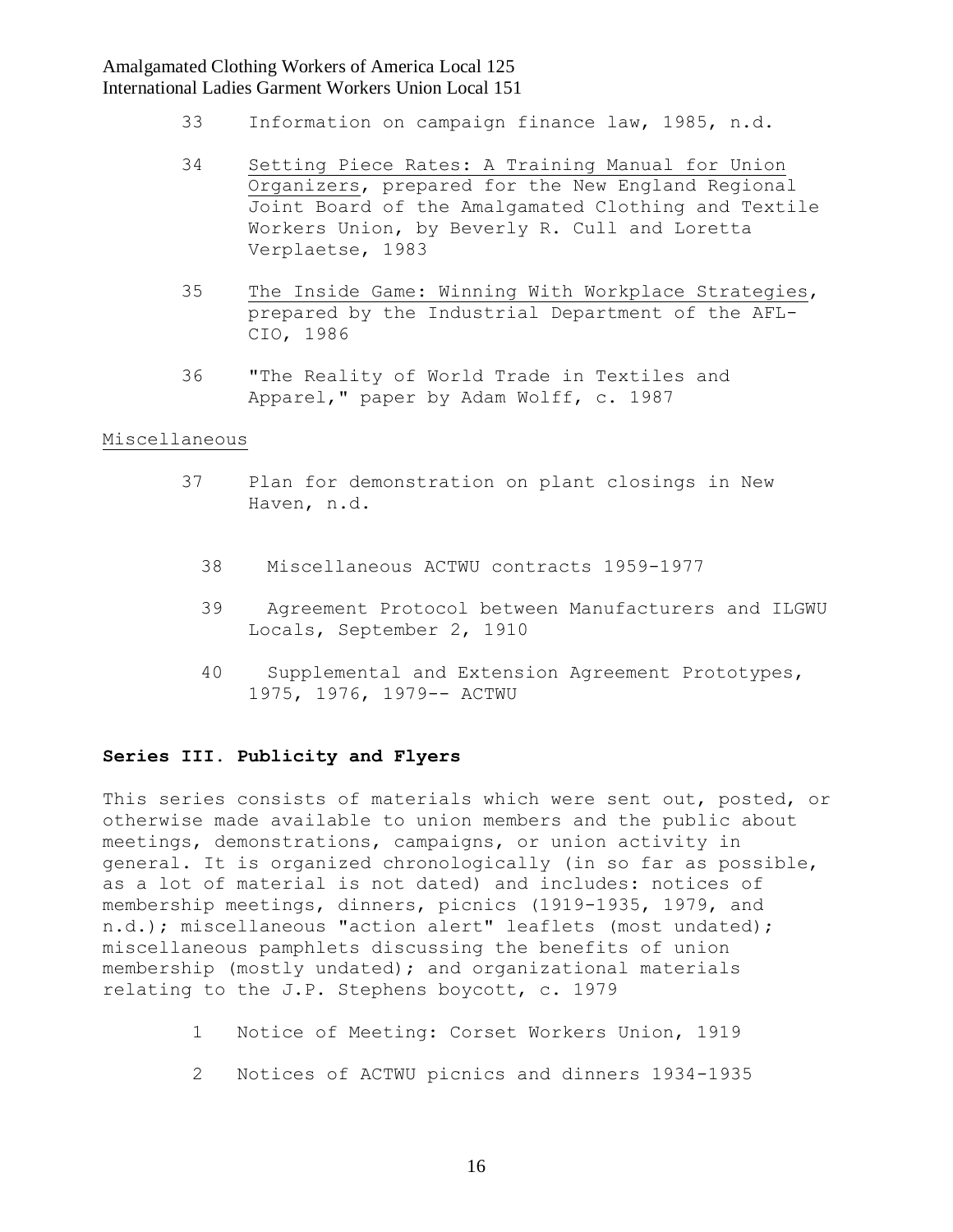- 3 Notices of Local 125 meetings, n.d.
- 4 Misc. ILGWU and ACTWU organizing flyers, n.d.
- 5 Organizing Materials Relating to J.P. Stephens Boycott, c. 1979
- 6 Information pamphlet(1) and letter (1) for ACTWU retirees, n.d.
- 7 Misc. informational pamphlets about unions, n.d.
- 8 Misc. action alerts
- 9 Announcement of Membership Meeting of Local 125 to discuss vote on merger between ACTWU and United Shoe Workers of America, February 1, 1979

#### DRAWER THREE

### **Series IV. Newspaper Clippings and Photographs**

This series is divided into three sections. The first contains regional and national union publications from both unions, as well as the September 1978 special issue of Mountain Life and Work, devoted to southern textile workers. The second consists of newspaper clippings, organized topically, from the 1960s through the 1980s, and undated. The third, photographs, is organized topically and chronologically when possible. However, a large portion of these photographs were undated and unidentified. There is, therefore, a large category of "Miscellaneous Unidentified Photographs."

#### Union Publications

- 1 LABOR UNITY, 1987-1989; 1995 (National ACTWU newsletter)
- 2 TALKING UNION, five copies Spring 1989 edition (published by the New England Regional Joint Board ACTWU)
- 3 THE ADVANCE: CALL TO SPECIAL CONVENTION, special edition March 1976 (National ACTWU publication)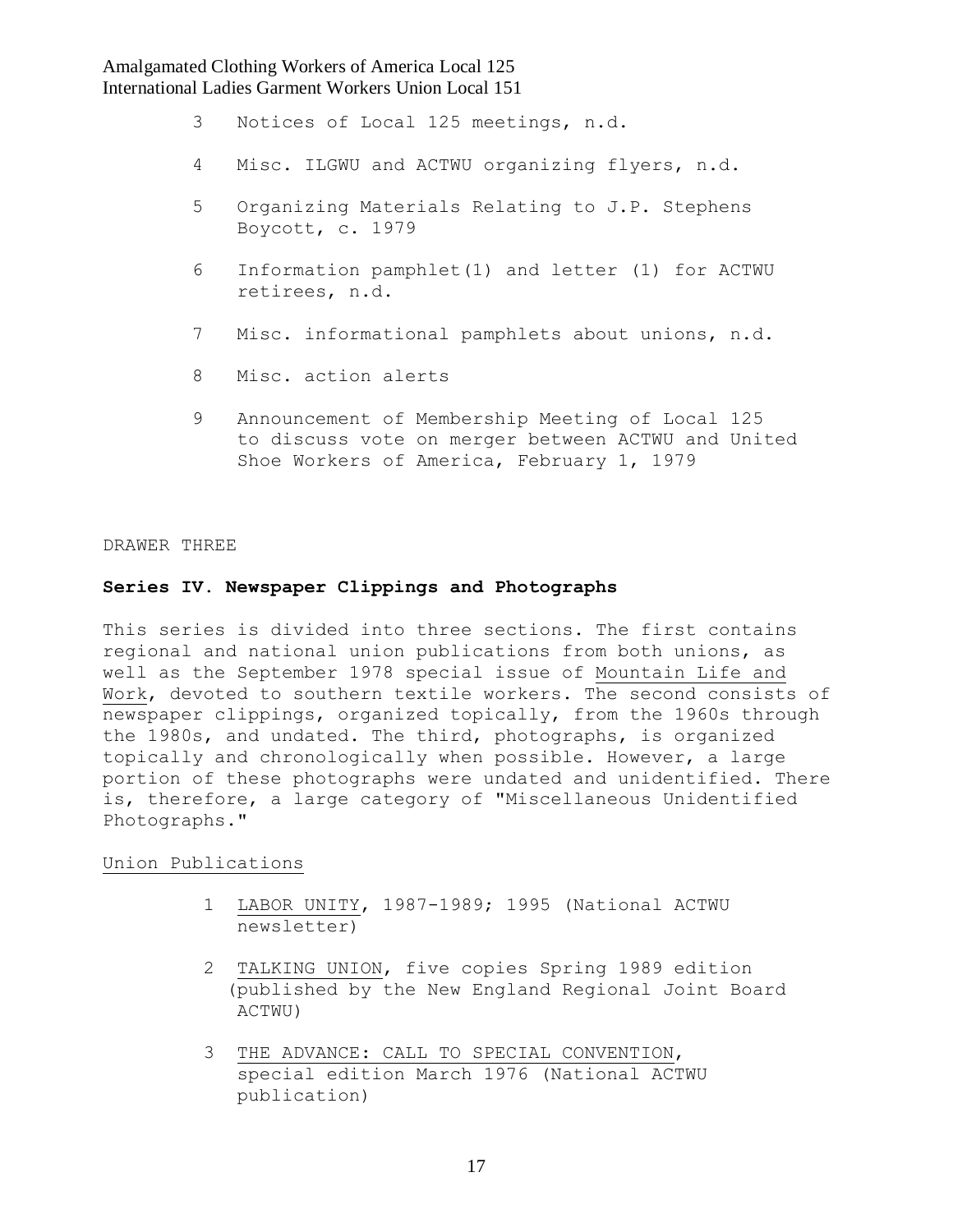- 4 ILGWU Newsletters October and November 1915
- 5 Mountain Life and Work: Special Issue on Southern Textile Workers, September, 1978

### Newspaper Clippings

- 6 Garment Workers-- Articles, General
- 7 Articles about demonstrations, rallies, contracts/agreements signed, 1960s-1980s
- 8 Sero Rally and Press Conference, 1986
- 9 Events and Meetings, 1960s-1980s, n.d.
- 10 Clippings about Nick Aiello, manager of Local 125 until resignation in May 1987; also Vice President, Greater New Haven Central Labor Council); 1960-1987
- 11 Articles on Imports, 1977
- 12 Articles on Plant Closings, 1980s
- 13 Misc. clippings, 1980s, n.d.

#### Photographs

- 14 Misc. photographs of Nick Aiello with public officials and at public functions, n.d. Mr. Aiello says that these consist mostly of hearings on imports, which occurred in the 1950s and 1960s.
- 15 Photograph of D & I Company Truck, (shirt manufacturer), ca. 1930.
- 16 ACTWU Rally Against Imports; ILGWU dinner, n.d.
- 17 Judy Bond Strike, Bridgeport, 1960 (3 copies)
- 18 ILGWU Local 151 Girls Basketball Team, 1937
- 19 ACWA Local 125 Bowling Tournament, 1939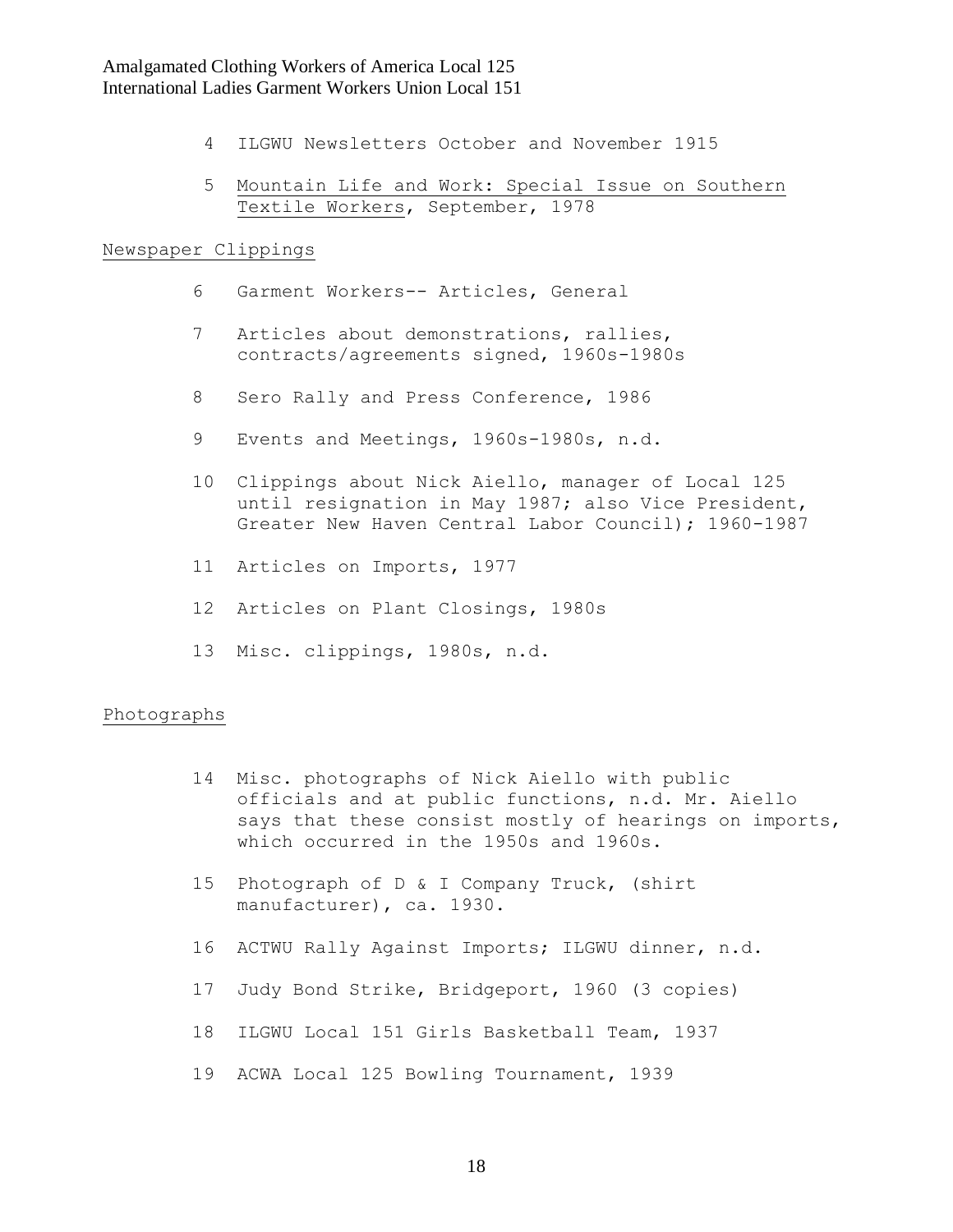- 20 Sunbeam Dress Company Picnic, 1942 and Christmas Party 1952 (ILGWU)
- 21 Christmas Party at College Dress Company, 1946 (ILGWU)
- 22 Connecticut Delegates to ILGWU Convention, 1950; Christmas Party, 1962
- 23 Workers at Gant's, including Mr.Goodman (the owner) and Annette Sansone, 1950-1952
- 24 Frank Spadoni at work at Custom Coat, 1955 (ILGWU)
- 25 Angelina Sansone at work at Gant's, 1955 (ILGWU)
- 26 21st Biennial Convention, ACWA, 1958; unidentified photo, n.d.
- 27 Connecticut ILGWU March for John Kennedy, 1959
- 28 ILGWU Convention, 1966
- 29 Local 125 Retirees at Solidarity Day, 1981

## Miscellaneous Gatherings, Social Events, Views of Workplaces at Various Companies

- 30 Ashley Shirt Company, 1953, 1957
- 31 Brewster Shirt Company, 1950-1960
- 32 Fair Manufacturing Company, 1950s, 1970s
- 33 J. Press Company, 1968, 1977, 1983, n.d.
- 34 Lesnow, 1930, 1933
- 35 Par-Ex Shirt Company, 1945, n.d.
- 36 Sero Shirt Company
- 37 Sunbeam Dress Company Picnic, n.d.
- 38 Miscellaneous Social Gatherings, ACTWU & ILGWU, 1940-1976 (mostly 1960s)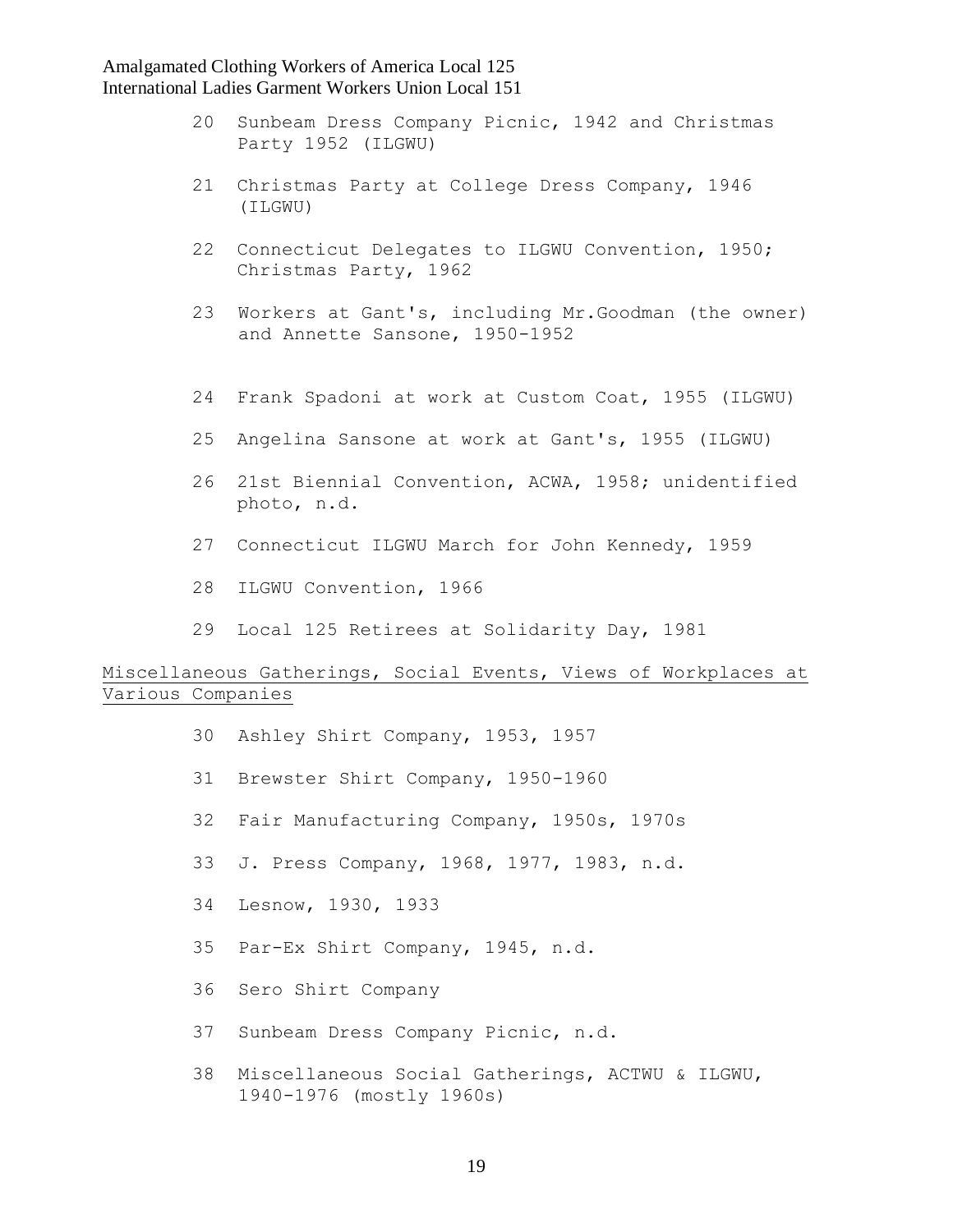Other Activities

| 39 ACTWU Bowling Team, 1950s                            |
|---------------------------------------------------------|
| 40 ILGWU Chorus, Orchestra, and "Singing Group," n.d.   |
| 41 ILGWU Local Girls Basketball Team, 1937              |
| 42 Lesnow Brothers Basketball Team, 1934 (ACTWU)        |
| 43 Hudson Shore Labor School, 1942-1948 (ACTWU)         |
| 44 Photos taken at Unity House, 1953, 1972 (ILGWU)      |
| 45 ACTWU Basketball Team, 1934 (Madeline Riley w. ball) |

#### Demonstrations and Political Activities

- 46 ILGWU at Labor Day Parade, early 1960s
- 47 Demonstrations against Imports (ACTWU/ILGWU), 1970s
- 48 COPE Campaign, 1970s (1. Nick Aiello, with Abraham Ribicoff; 2. Mabel Batts; 3. COPE Phone Banks)
- 49 Signing of Union-Labor Week Proclamation (August 24, 1966): Mayor Dick Lee, Nick Aiello, Bert Cooper; Chapel Square Mall Union-Labor Day, 1966(?)

### Conventions, Meetings, and Installations of Officers

- 50 Installations: 1930s, 1950s, 1960s, 1970s, n.d.
- 51 State AFL-CIO Convention (September, 1967?)
- 52 Officers of ACTWU Executive Board, n.d.
- 53 Miscellaneous Conventions and Conferences, n.d.; (1)Dinner at Brandeis to honor Jacob Patosky, President of the Amalgamated Clothing Workers International; with New England Regional Vice President Joseph Salerno and New England Staff, ACTWU, n.d.; (2) ACTWU convention, all delegates, n.d.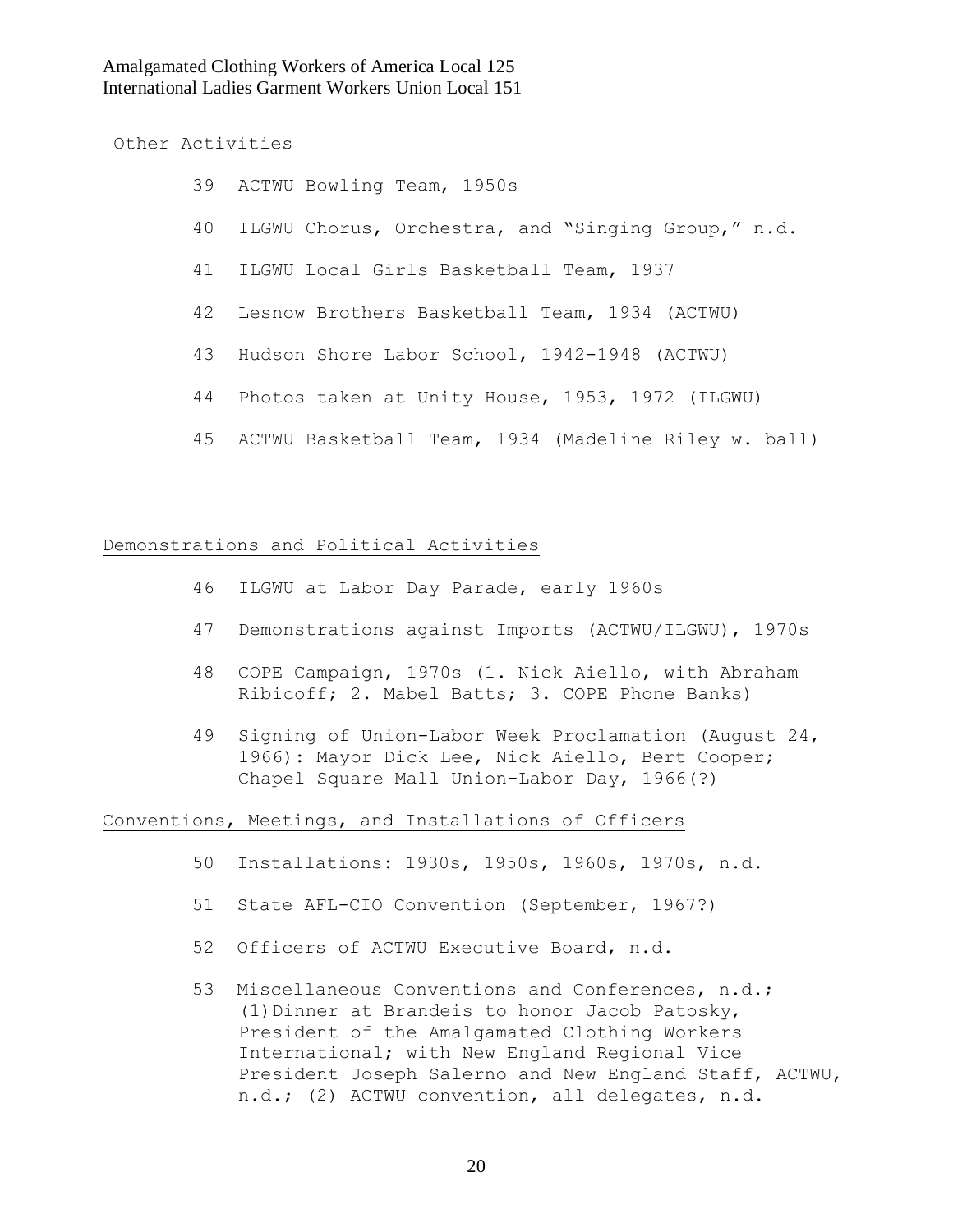54 Miscellaneous Meetings and Gatherings, n.d.

#### People

- 55 Nick Aiello interviewed by Advocate, 1985
- 56 Natalie Adamczyk and Angela Sansone at work at the Brewster Shirt Company, 1951
- 57 Photo (Eleanor Boyle) with memo, dated February 9, 1960
- 58 Politicians: Bruce Morrison, touring plant; Nick Aiello in background, n.d.; Ted Kennedy at ACTWU convention, n.d.

#### Places

- 59 Triangle Shirt Factory Fire (?)
- 60 Aerial View of New Haven Garment District, Wooster Square, n.d.; Interior of Wooster Square apartment, n.d.; Center School Site on Franklin Street, before fire, 1954
- 61 Planeta Shirt Company, n.d. Assorted photographs, July 20 1962 (?)

#### **Series V. Personal Memorabilia**

This series consists of discreet items of personal memorabilia, including union cards; union pins; work pay stubs; receipts for dues paid; credentials to attend national conventions; benefits information; and union dues books. It also contains two "distinguished service" citations from the United Fund to members of Local 125 in 1966 and 1967; and two pamphlets, one a copy of the United States Constitution, published by Local 125 (not dated), and one a program for the installation of Local 125 newly elected shop council delegates in 1943.

Folder 1 ACTWU Working Cards (assorted), 1950s, 1960s, 1970s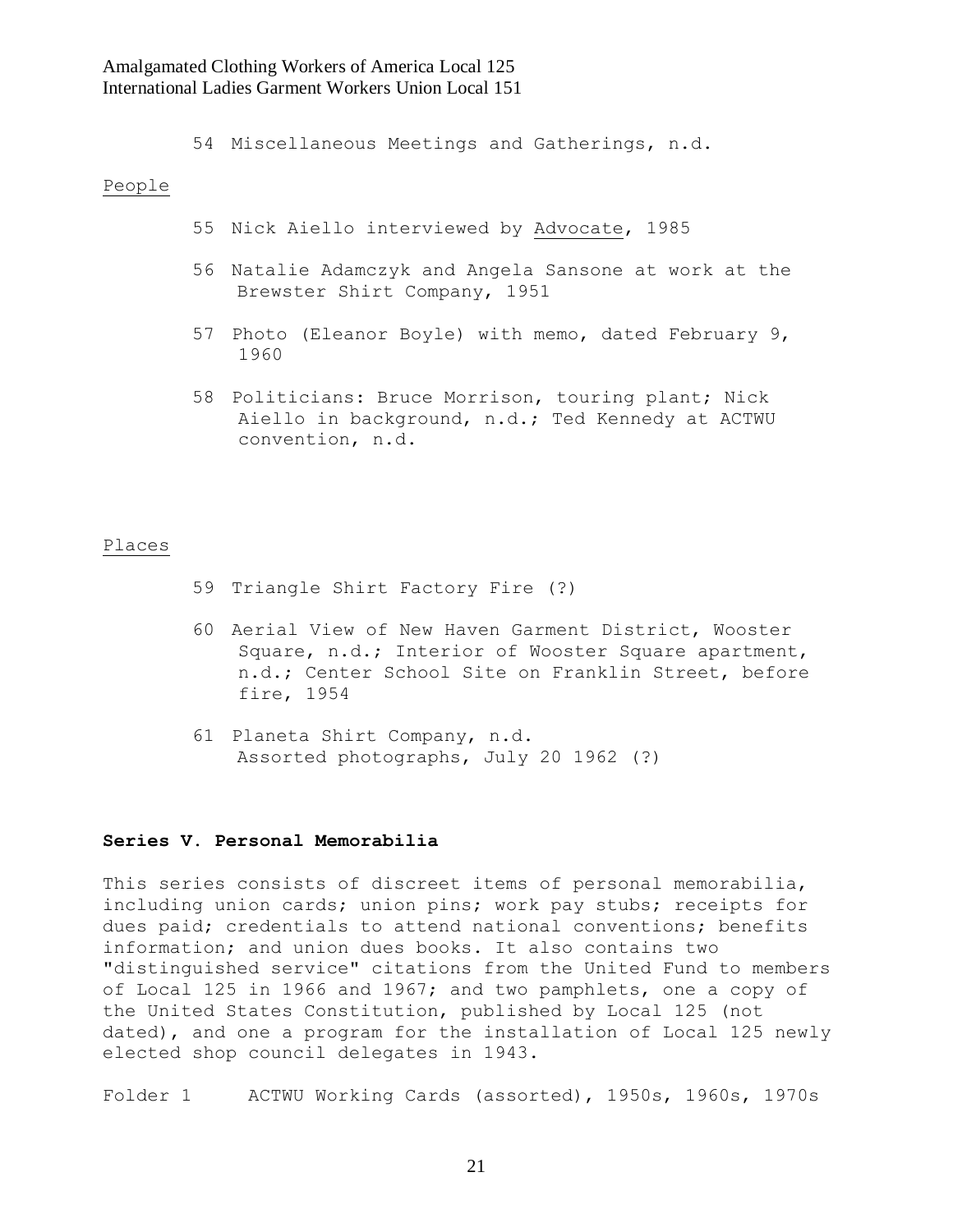1980 (bulk 1960s, '70s)

- 2 ILGWU Working Card (1) 1955
- 3 ACTWU union pins, n.d.
- 4 Miscellaneous Work Related Papers of various Local 125 members
- 5 Miscellaneous memorabilia (delegate pin, buttons); multiple, ACTWU; one ILGWU
- 6 Antoinette St. John Memorabilia Photos, n.d. Union dues books, 1950, 1951, 1970, 1973
- 7 Yolanda Leggiero Memorabilia (2) Union dues books 1971-1974
- 8 Josephine Graimo Memorabilia (6) color photos, n.d. Party Memento 1975
- 9 Mabel Batts: Convention delegate credential certificate, ACWA convention 1968
- 10 Jennie Alfano: Convention delegate credential certificates 1974 & 1976; photo with Bruce Morrison, n/d; Modern Times photograph 1974
- 11 Carmel Marterelli: 1933 Receipt for ILGWU Initiation Fee
- 12 Marie Cerino: Life insurance information, c. 1948
- 13 Pamphlet: "Grand Installation of Newly Elected Shop Council Delegates (Local 125 ACTWU)," January 23, 1943
- 14 Pamphlet :"The Constitution of the United States and its Amendments, Compliments Local 125 A.C.W.A;" n.d.
- 15 Distinguished Service Citations from United Fund to members of Local 125, 1966, 1967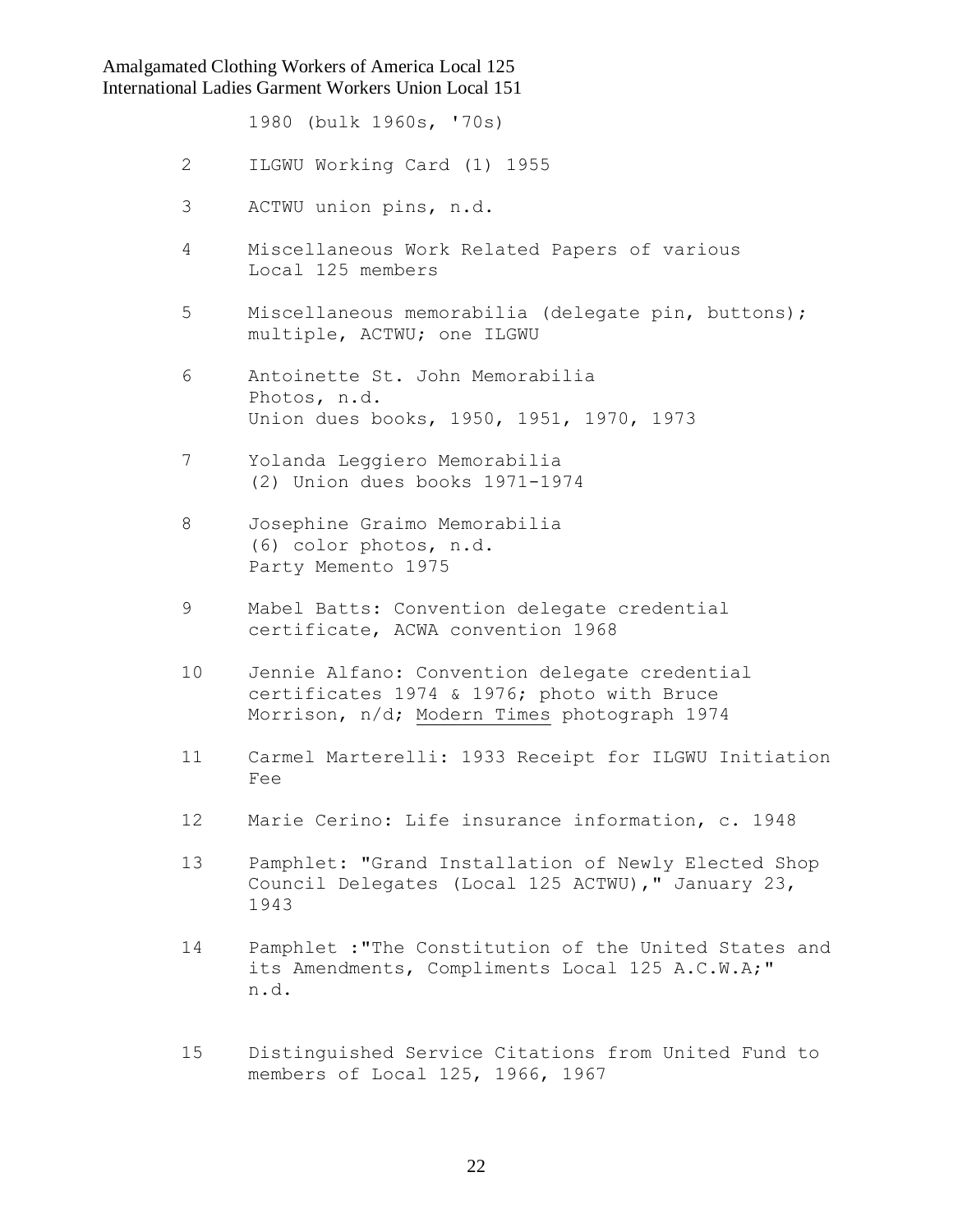- 16 Frances Deskin: Retiree card; Gant letter; Gant news clipping; insurance forms; shirt, bags, and labels from Gant; all 1979
- 17 Maria DiBianco: withdrawal certificate, Local 151; ILGWU honorary life membership card; social security card; 1987 form W-2P from ILGWU National Retirement Fund; ILGWU official dues card, 1973
- 18 Alphonse Carrano: dues books, working cards, pay Envelopes, mostly 1940s
- 19 Jack Greenbaum: Dues cards
- 20 Anna Messina: Photograph of "first union dinner", Hotel Taft ("after 1947")

# **Series VI. Artifacts and Oversize Materials, Including Photographs and Newspapers**

- 1 "Look For the Union Label": Dress made by Diane Hubbard (currently missing)
- 2. Ladies' purse (filing cabinet in office)
- 3. Assorted Shirts and Ties made by ACTWU workers; Union shirt, ILGWU(storage cabinet in hall)
- 4. ACTWU labels (filing cabinet in office)
- 5. Framed charter from ILGWU to Corset Workers Union of Bridgeport, making it Local Union 164 of ILGWU—April 19, 1963 (Central Labor Council Office)
- 6. Framed charter from ILGWU to Ladies Garment Workers Union of Bridgeport, making it Local 152 of ILGWU, September 19, 1933 (Central Labor Council Office)
- 7. Vintage sewing machine and iron (storage cabinet in hall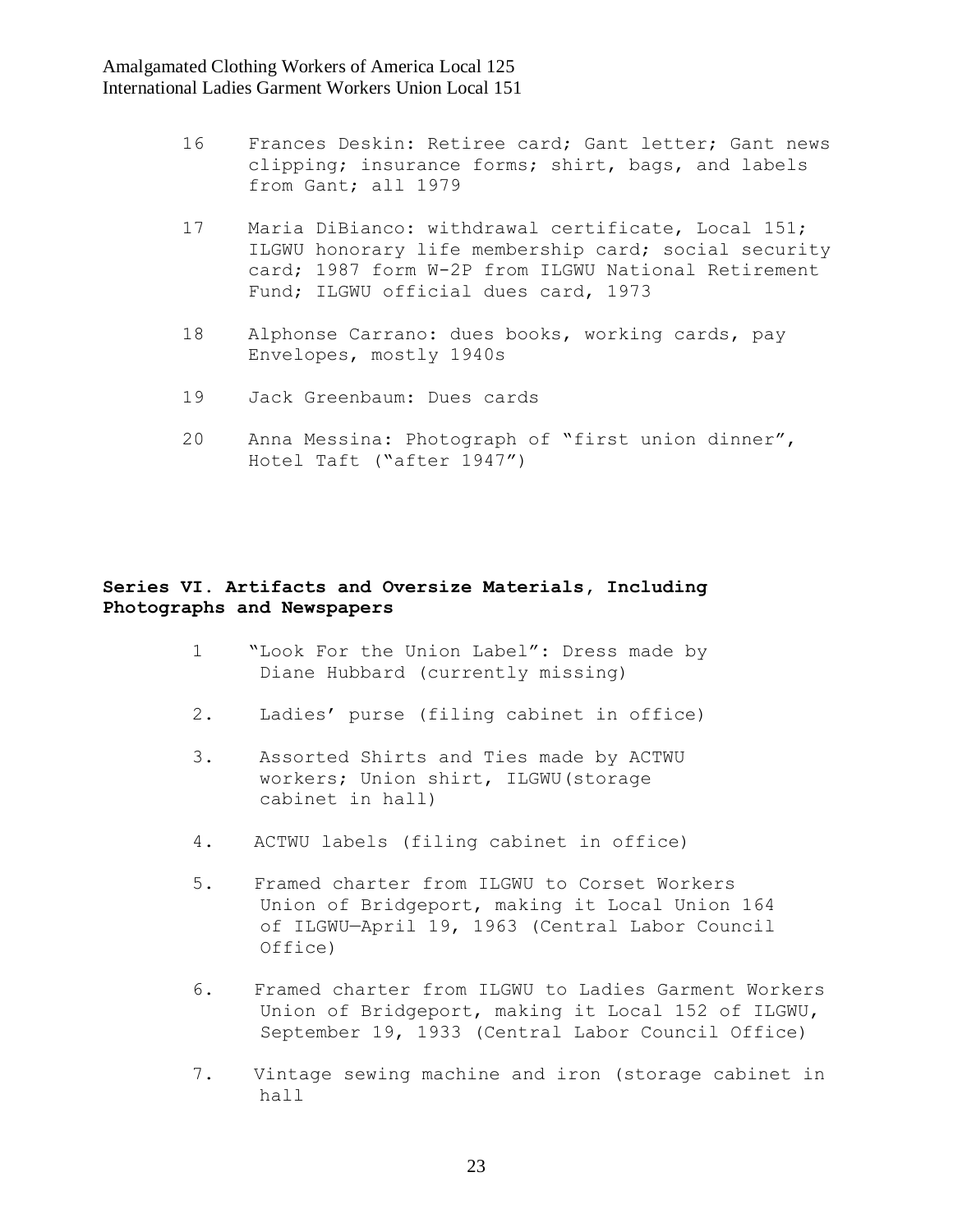ATOP FILING CABINET IN OFFICE: Oversized box, with miscellaneous photographs

DRAWER FOUR

#### **ACCESSION 2004**

This addition consists of materials turned over to the Greater New Haven Labor History Association by ACTWU Local Business Agent and Manager Nicholas Aiello between the fall of 2004 and the summer of 2005. It contains correspondence; dues payment records; minutes of shop delegate and executive board meetings; reference materials; newspaper clippings; and photographs, all from Mr. Aiello"s personal notebooks and folders.

#### DOCUMENTS

- Folder 1 Minutes of Meetings of ACTWU Local 115 1980, 1981
	- 2 Minutes of ACTWU Local 125 Executive Board and Shop Delegate Council Meetings and Dues Payment records, 1978-1987
	- 3 Letter to Nick Aiello from ACWA national office, May 1, 1973; Memorandum of Understanding between ACTWU Local 125 and Gant Shirtmakers Concerning the assignment of Employees to the Automatic Pocket Setting Equipment and the Establishment of Piece Rates for Such Equipment, April 30, 1974; Letter to Aiello from the national office, March 4, 1980; Operations Lists for various processes and Analyses of Operations by process, February, 1953; Allowances for Establishing Standards on various Garment operations, n.d.
	- 4 Miscellaneous materials relating to the Imports protests: newspaper clippings; Statement of Purpose of Bill 5329,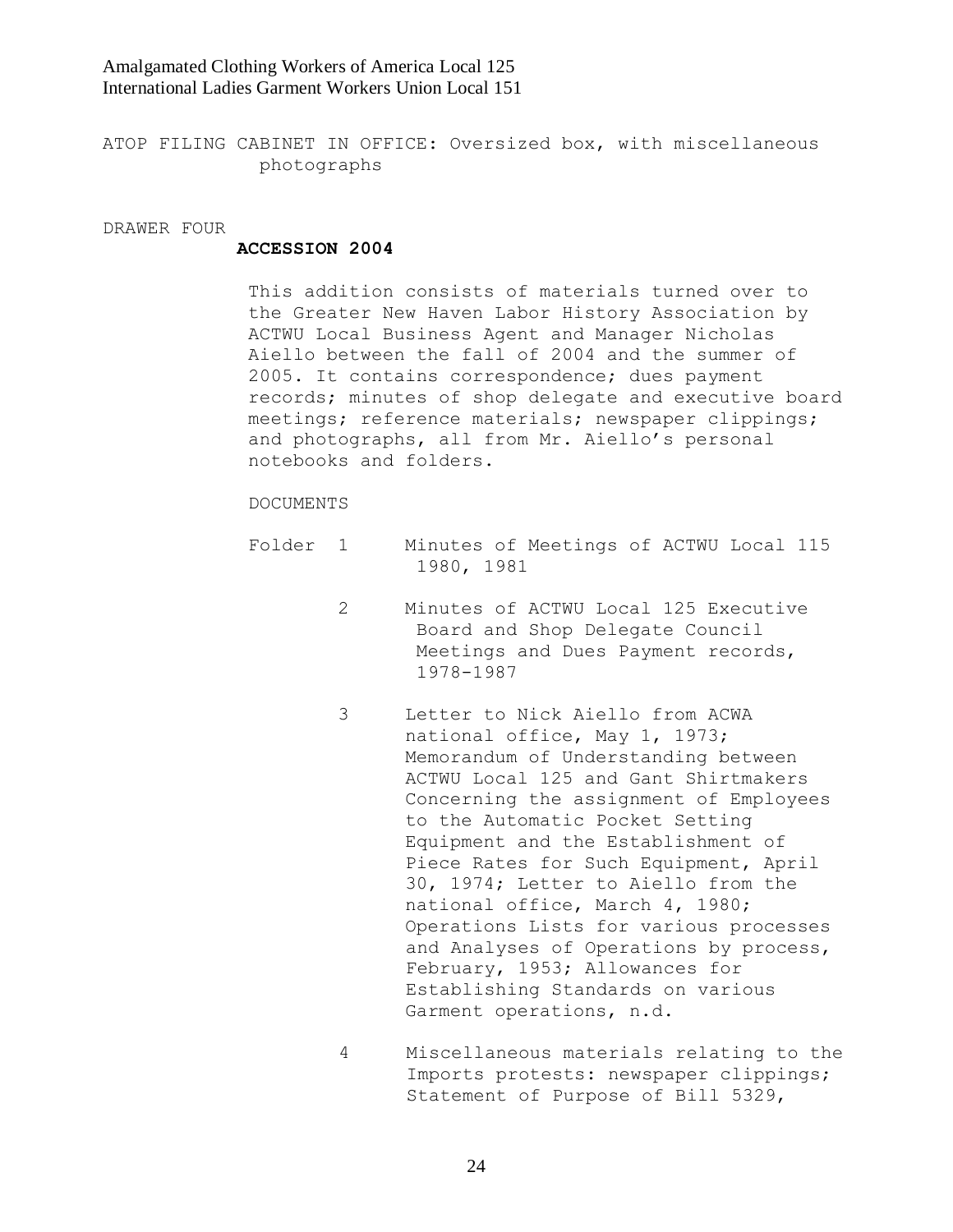1988, 1989; Union Label Day (1968 clipping); correspondence to and from legislators and Nick Aiello; fact sheets

- 5 The Advance, official publication of Amalgamated Clothing Workers of America, December, 1974
- 6 Labor Unity, official publication of Amalgamated Clothing Workers of America, April 1980, October 1987
- 7 Justice, publication of the International Ladies Garment Workers Union, November 15, 1965
- 8 "An Introduction to Our Union," pamphlet, n.d. (3 copies)
- 9 "A Brief History of the Amalgamated," for the 29<sup>th</sup> Biennial Convention, October 7-11, 1974 (booklet)
- 10 "The Union Worker"s Bible," 1971 booklet
- 11 Fall 2004 UNITE HERE! Newsletter, announcing the merger of the two unions

#### PHOTOGRAPHS

### FOLDER

- 12 A Dinner to honor Mitchell Sviridoff, March 1, 1962, Hartford, CT (in 2 pieces)
- 13 ACTWU Convention, 1962, Atlantic City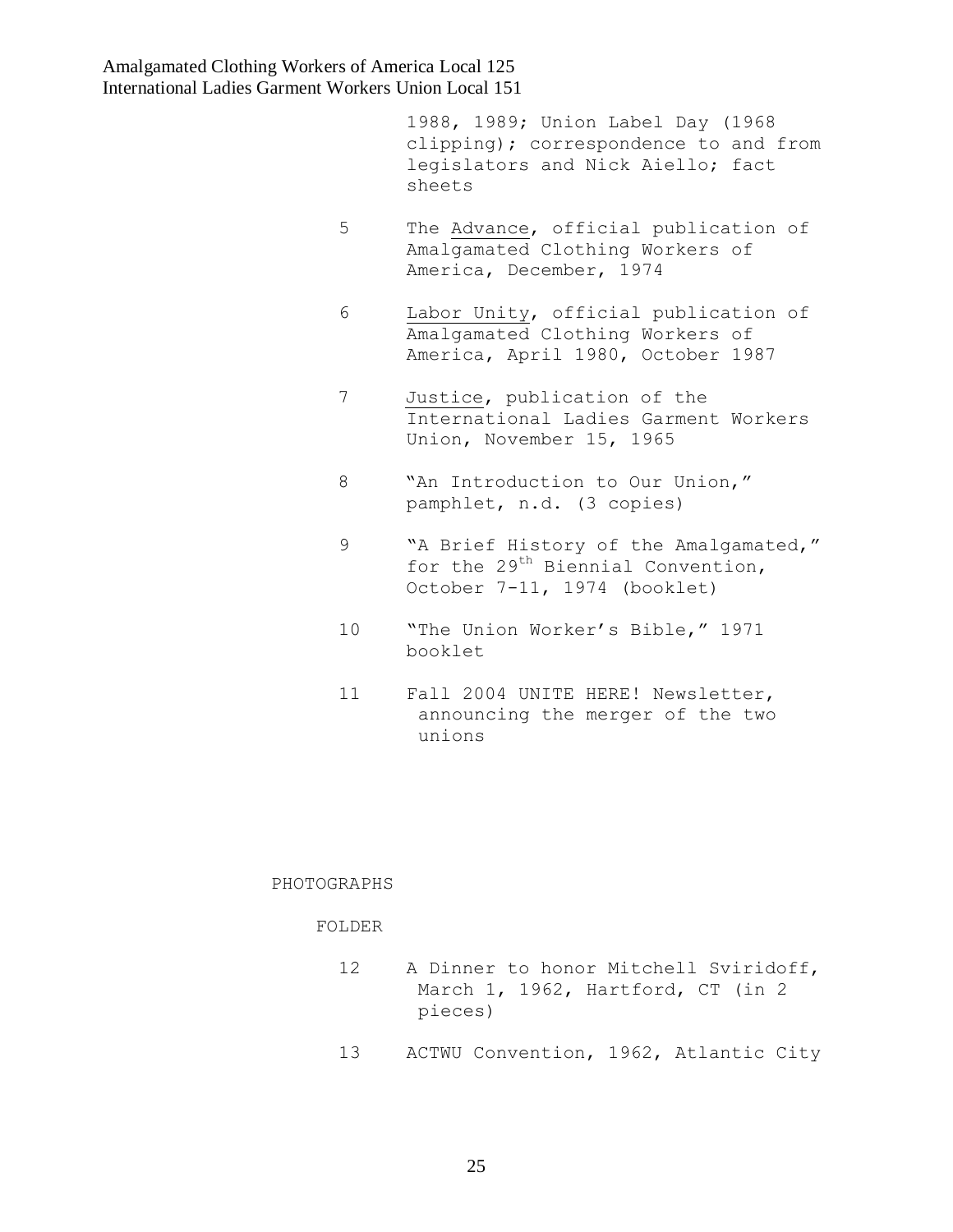- 14 In two hard backed frames: Steward Training School Conference for new stewards from all over New England, and ACTWU convention (both undated); ACTWU steward training class, and Walter F. Mondale and Geraldine Ferraro at national ACTWU convention (both n.d.)
- 15 Campaign Against Imports/Exports (n.d.)
- 16 Burt Cooper, Mayor Dick Lee, and Nick Aiello, mid 1960s
- 17 ILGWU Convention, 1962
- 18 Connecticut State Labor Council Convention—ILGWU Union Label Display, October 1, 1967 (from newspaper)
- 19 Annual Dinner Dance, Connecticut State Industrial Union Convention, Hotel Statler, Hartford, CT, January 21, 1956
- 20 Four photographs: Jennie Alfano and Brewster Shirt Company workers at a Red Cross Conference (2, March, 1962); Local 125 meeting with Rep. Robert Giamo on labor legislation(n.d.); installation of Local 125 officials, with Mayor Guido (n.d.); envelope sent to Jennie Alfano (n.d.); Red Cross folder, from conference, March 24, 1962

BINDERS (3)

 1. Plants in Distress Task Force of the New England Joint Regional Board, Spring and Summer,1986 (blue)